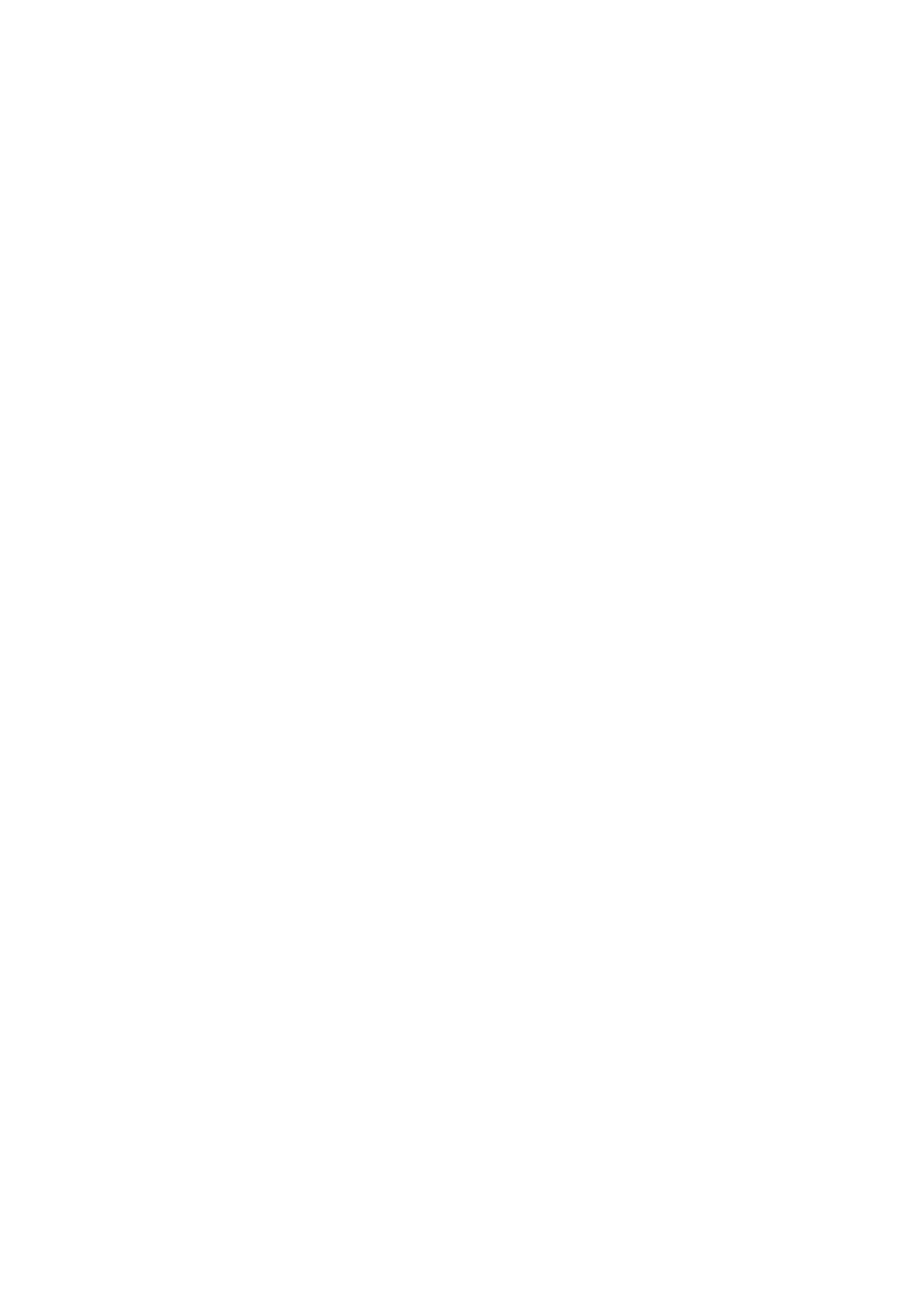#### **In the case of Ilić v. Serbia**,

The European Court of Human Rights (Second Section), sitting as a Chamber composed of:

Mrs F. TULKENS, *President*,

Mr I. CABRAL BARRETO,

Mr R. TÜRMEN,

Mr M. UGREKHELIDZE,

Mr V. ZAGREBELSKY,

Mrs A. MULARONI,

Mr D. POPOVIĆ, *judges*,

and Mrs F. ELENS-PASSOS, *Deputy Section Registrar*,

Having deliberated in private on 18 September 2007,

Delivers the following judgment, which was adopted on that date:

## PROCEDURE

1. The case originated in an application (no. 30132/04) against the State Union of Serbia and Montenegro, succeeded by Serbia on 3 June 2006 (see paragraph 49 below), lodged with the Court under Article 34 of the Convention for the Protection of Human Rights and Fundamental Freedoms ("the Convention") by, at that time, a citizen of the State Union of Serbia and Montenegro, Mr Aleksandar Ilić ("the applicant"), on 22 June 2004.

2. The Government of the State Union of Serbia and Montenegro and, subsequently, the Government of Serbia ("the Government") were represented by their Agent, Mr S. Carić.

3. On 4 May 2006 the Court decided to communicate the application to the Government. Under the provisions of Article 29 § 3 of the Convention, it was also decided that the merits of the application would be examined together with its admissibility.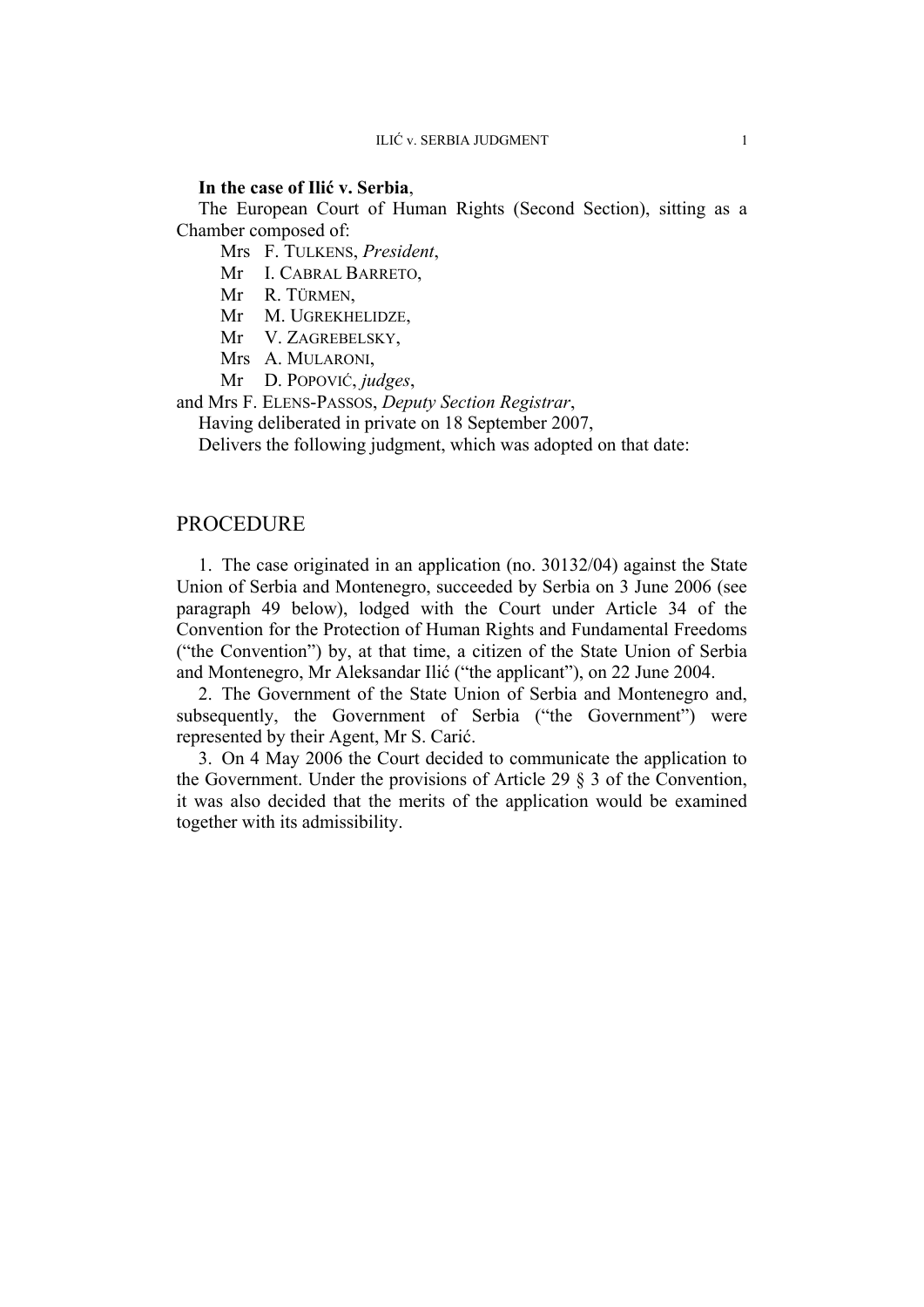# THE FACTS

## I. THE CIRCUMSTANCES OF THE CASE

4. The applicant was born in 1935 and lives in Belgrade, Serbia.

## **A. Administrative proceedings**

5. On 23 March 1960 an apartment building owned by the applicant's father was nationalised by the Yugoslav communist authorities.

6. On 1 December 1960 the Palilula municipal authorities declared that one specific flat in the apartment building was to remain the property of the applicant's father.

7. Following his father's death, the applicant inherited the legal title to this flat. He could not, however, effectively enjoy it because the flat was subjected to a special "protected tenancy regime" and, as such, physically occupied by other persons whose rent was controlled by the public authorities.

8. In 1992 a new Housing Act made it possible, under certain conditions, for the owners of such flats to regain effective possession (see paragraphs 39-41 below).

9. On 19 January 1993 the Housing Department of the Palilula Municipality (*Odeljenje za komunalno-stambene poslove opštine Palilula*) accepted the applicant's eviction request and ordered the same Municipality to provide the "protected tenant" in question with adequate alternative accommodation by 31 December 1995, at the latest.

10. On 17 August 1994 the Housing Department of the Palilula Municipality adopted another decision to the same effect (360-440/93-II-01). In so doing, it confirmed its ruling of 19 January 1993 and explicitly ordered the protected tenant's eviction by 31 December 1995.

11. On 1 December 1994 the Housing Department of the City of Belgrade (*Sekretarijat za komunalne i stambene poslove grada Beograda*) rejected the appeal filed by the Municipal Attorney-General's Office (*Javno pravobranilaštvo opštine Palilula*) and the decision of 17 August 1994 thereby became final.

12. On 4 August 2006 the Housing Department of the Municipality of Palilula offered the original protected tenant's legal heir, Ms B.K., specific alternative accommodation but then went on to note that a "priority list" would nevertheless have to be considered.

13. Ms B.K. stated that she had continued living in the flat, following the former protected tenant's death, together with her son, her daughter-inlaw and their minor child. She added that the flat offered was some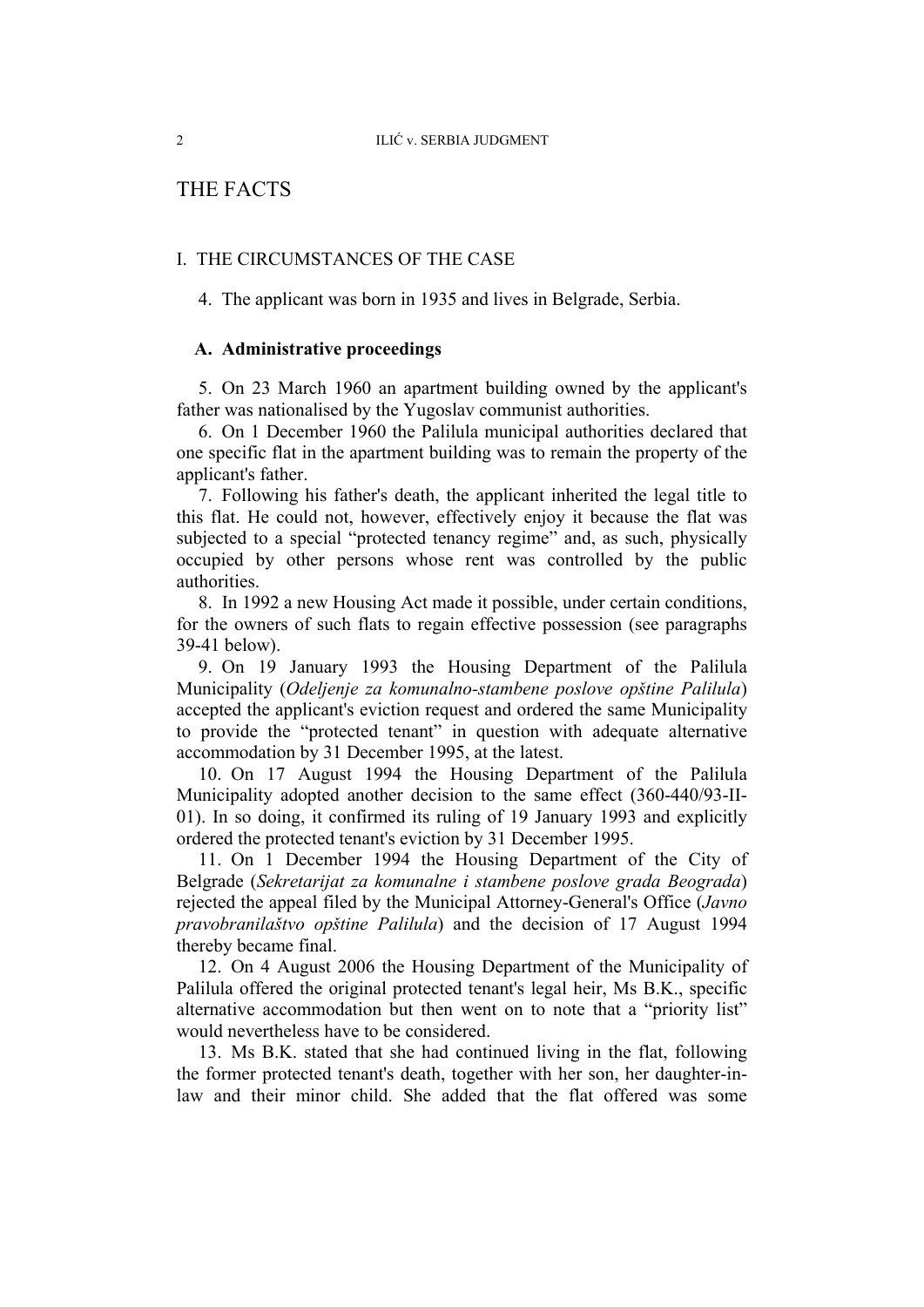20 square meters smaller than the one she currently lived in, and stated that it was not located in the city centre.

14. On 10 August 2006 the Housing Department of the Municipality of Palilula reaffirmed its offer but Mr S.K., Ms B.K.'s son, stated that the flat in question was inadequate in terms of its overall size as well as the number of rooms available. He added, however, that he and his family would provide the municipality with their final answer within ten to fifteen days.

## **B. Civil proceedings**

15. In 1996 the applicant filed a civil claim against the Municipality of Palilula with the First Municipal Court in Belgrade (*Prvi opštinski sud u Beogradu*). He sought compensation for the pecuniary damage sustained due to his continuing inability to use/lease the flat in question.

16. On 2 September 1996 the First Municipal Court in Belgrade ("the Municipal Court") ruled partly in favour of the applicant.

17. On 30 June 1997 the District Court in Belgrade (*Okružni sud u Beogradu*) quashed this decision on appeal and ordered a retrial.

18. On 26 June 2001 the Municipal Court ruled against the applicant.

19. On 27 December 2001 this judgment was upheld by the District Court in Belgrade ("the District Court").

20. On 18 March 2002 the applicant filed an appeal on points of law (*revizija*).

21. On 9 October 2003 the Supreme Court (*Vrhovni sud Srbije*) quashed the judgments adopted at first and second instance and ordered a retrial before the Municipal Court. It held, *inter alia*, that the Municipality of Palilula was, indeed, obliged to enforce the decision of 17 August 1994, ordering the protected tenant's eviction, and, moreover, that the deadline for so doing had already expired. The court concluded that the applicant's claim thus had to be reconsidered on its merits and then went on to state that there was no legal avenue at the applicant's disposal which could have compelled the said municipality to honour "its own final and enforceable decision" of 17 August 1994.

22. The applicant received the decision of the Supreme Court on 17 December 2004.

23. On 29 December 2004 the applicant filed a submission with the Municipal Court, attempting to reformulate his original claim. In particular, he requested that the protected tenant be evicted from his flat and provided with adequate alternative accommodation.

24. On 20 January 2005 the Municipal Court rejected the applicant's request (*nije dozvolio preinačenje tužbe*).

25. The applicant subsequently appealed against this decision, but on 28 September 2005 the District Court declared his appeal inadmissible.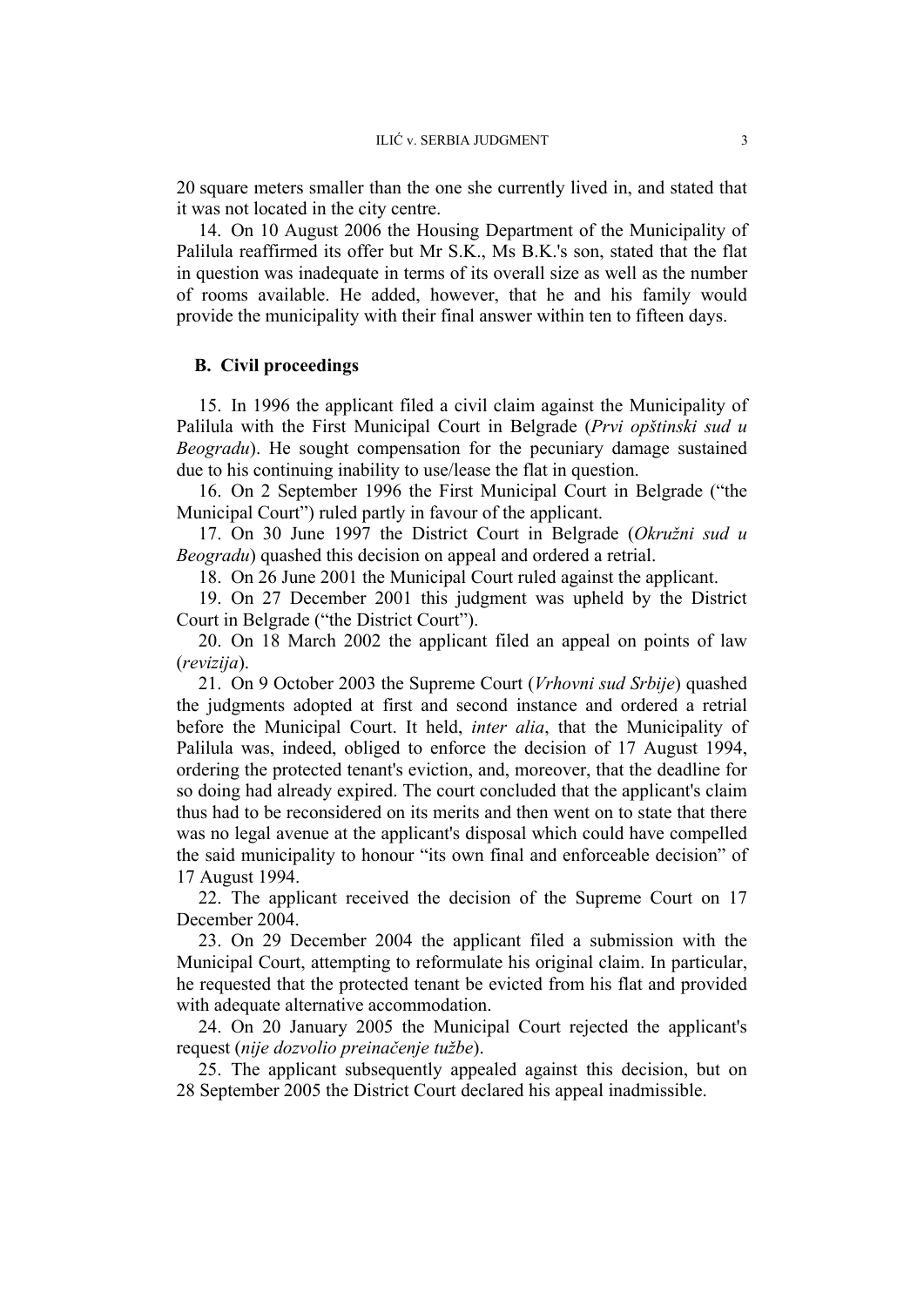26. The proceedings before the Municipal Court therefore continued based on the applicant's initial claim for damages.

27. On 12 April 2006 the Municipal Court ruled in favour of the applicant. It ordered the Municipality of Palilula to pay him 5,318,300 Serbian Dinars ("RSD"), together with statutory interest as of 23 February 2006, in respect of the pecuniary damage suffered, as well as RSD 28,350 in legal costs. The court explained that the damage awarded was equivalent to the difference between the market price of the applicant's flat while "burdened" with a protected tenant and its estimated market value without this burden. It further referred to Article 1 of Protocol No. 1 and stated that the municipality was under a legal obligation to enforce the final eviction order at issue. The Municipality had had, over the years, sufficient funds and available flats in order to provide the applicant's protected tenant with adequate alternative accommodation (see paragraphs 33 and 35 below). Finally, there was no other legal avenue at the applicant's disposal by means of which he could have compelled the municipality to honour its own decision of 17 August 1994.

28. On 14 August 2006 the Municipality of Palilula filed an appeal with the District Court.

29. On 29 November 2006 the District Court quashed the impugned judgment and ordered a retrial at first instance. In its reasoning, *inter alia*, it explained that the applicant's rights were indeed breached but that he had not actually sold the flat in question which is why he was not entitled to the compensation awarded.

30. On 6 March 2007 the applicant reformulated his claim and sought compensation for the market rent which he could otherwise have earned while leasing the flat out to third parties. The applicant also proposed that the Municipal Court appoint an expert whose task would be to carry out the necessary calculation.

31. On 7 June 2007 the Municipal Court ruled partly in favour of the applicant. It ordered the Municipality of Palilula to pay him RSD 3,749,200, together with statutory interest as of 26 April 2007, in respect of the pecuniary damage sought, as well as RSD 28,000 in legal costs. In its reasoning, as regards the failure of the respondent to enforce its own eviction order of 17 August 1994, the Municipal Court reaffirmed its views expressed previously. There is, however, no evidence in the case file that this judgment has become final.

## **C. Criminal proceedings**

32. On 28 June 2002 the applicant filed a criminal complaint with the First Municipal Public Prosecutor's Office in Belgrade (*Prvom opštinskom javnom tužilaštvu*). He alleged that from 1996 to 2000 members of the Executive Council of the Palilula Municipality had mismanaged the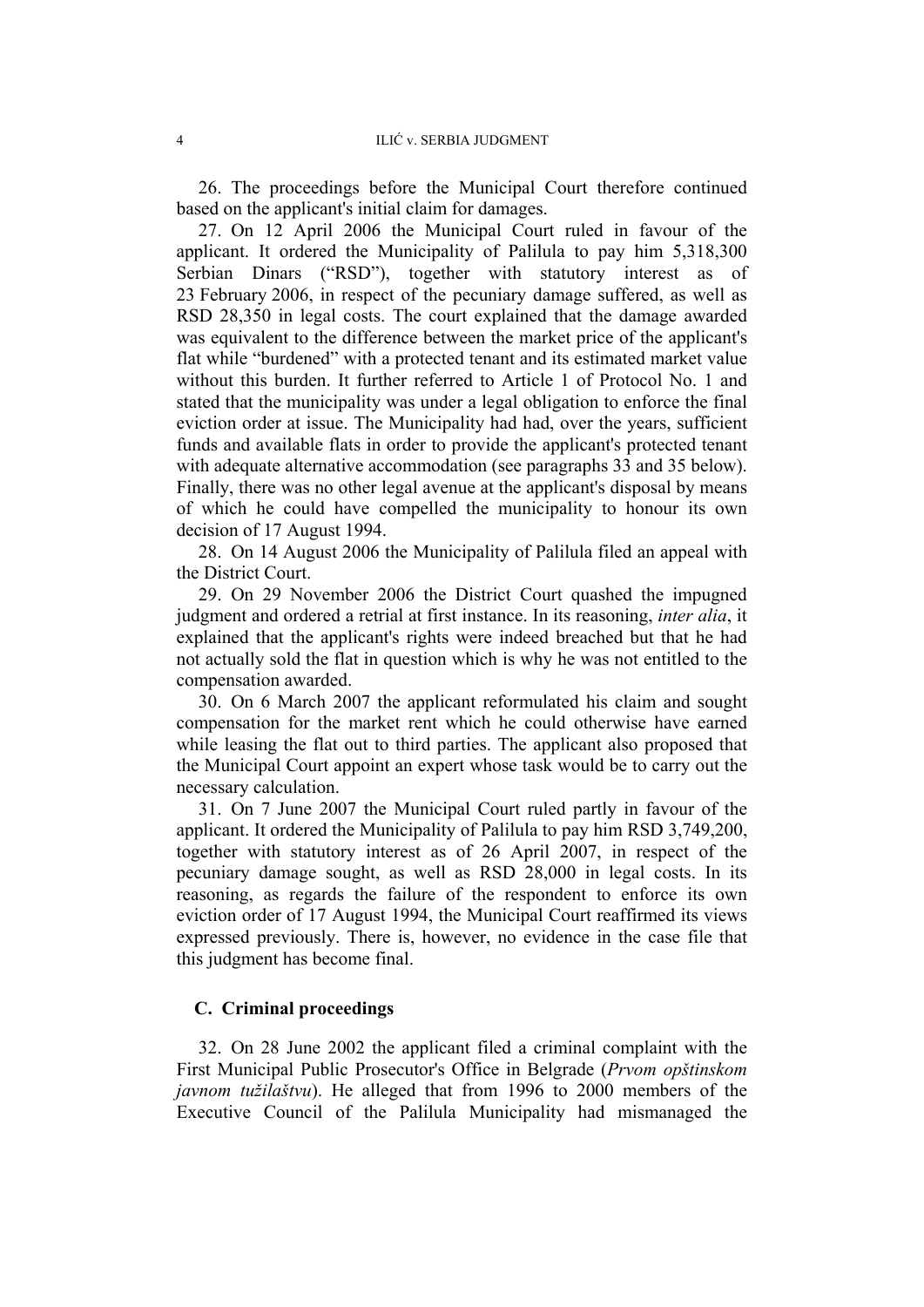available funding, earmarked for the "resettlement of protected tenants", and misallocated the flats already available for this purpose.

33. On 7 April 2003 the Ministry of Internal Affairs (*Ministarstvo unutrašnjih poslova*) informed the First Municipal Public Prosecutor's Office ("the Public Prosecutor's Office") that from 1994 to 2000 a total of 275 social flats had been "given" to persons in need by the Municipality of Palilula.

34. On 19 May 2003 the Public Prosecutor's Office rejected the applicant's criminal complaint. In so doing, *inter alia*, it explained that: i) no crime had been committed; ii) only two social flats comparable to the applicant's had been available but that they had been given to persons in greater need; and iii) in any event, the Municipality of Palilula did not have the funding needed to secure adequate alternative accommodation for all protected tenants, irrespective of whether or not there was a formal eviction order already issued.

## **D. Other relevant facts**

35. On 2 December 2003, within a subsequent judicial investigation (*istraga*) apparently concerning the same matter, the Municipality of Palilula informed the Municipal Court that from 1992 to September 2003 it had sold 4,018 municipal flats for RSD 24,522,352.01.

36. Secondly, the funds thus obtained were used in accordance with Article 27 of the Housing Act, and the Municipality did not adopt a special programme aimed at building new social housing (see paragraph 39 below).

37. Thirdly, there were 14 "protected tenants" in respect of whom final municipal eviction orders had already been issued but were yet to be enforced.

38. Finally, during the period in question, there were no "adequate" flats needed for the resettlement of the "protected tenants", as required by Article 42 of the Housing Act, which is why the evictions ("resettlement") could not have been carried out (see paragraph 40 below.)

## II. RELEVANT DOMESTIC LAW AND PRACTICE

## **A. Housing Act (Zakon o stanovanju; published in OG RS nos. 50/92, 76/92, 84/92, 33/93, 53/93, 67/93, 46/94, 47/94, 48/94, 44/95, 49/95, 16/97, 46/98, 26/01 and 101/05)**

39. Under Article 27 §§ 1 and 2 funds obtained through the sale of Stateowned flats ("*sredstva od stanova prodatih putem otkupa*") shall, "unless the [Housing Act] provides otherwise", be used "solely" for the purpose of providing various social housing loans. Exceptionally, municipalities, as but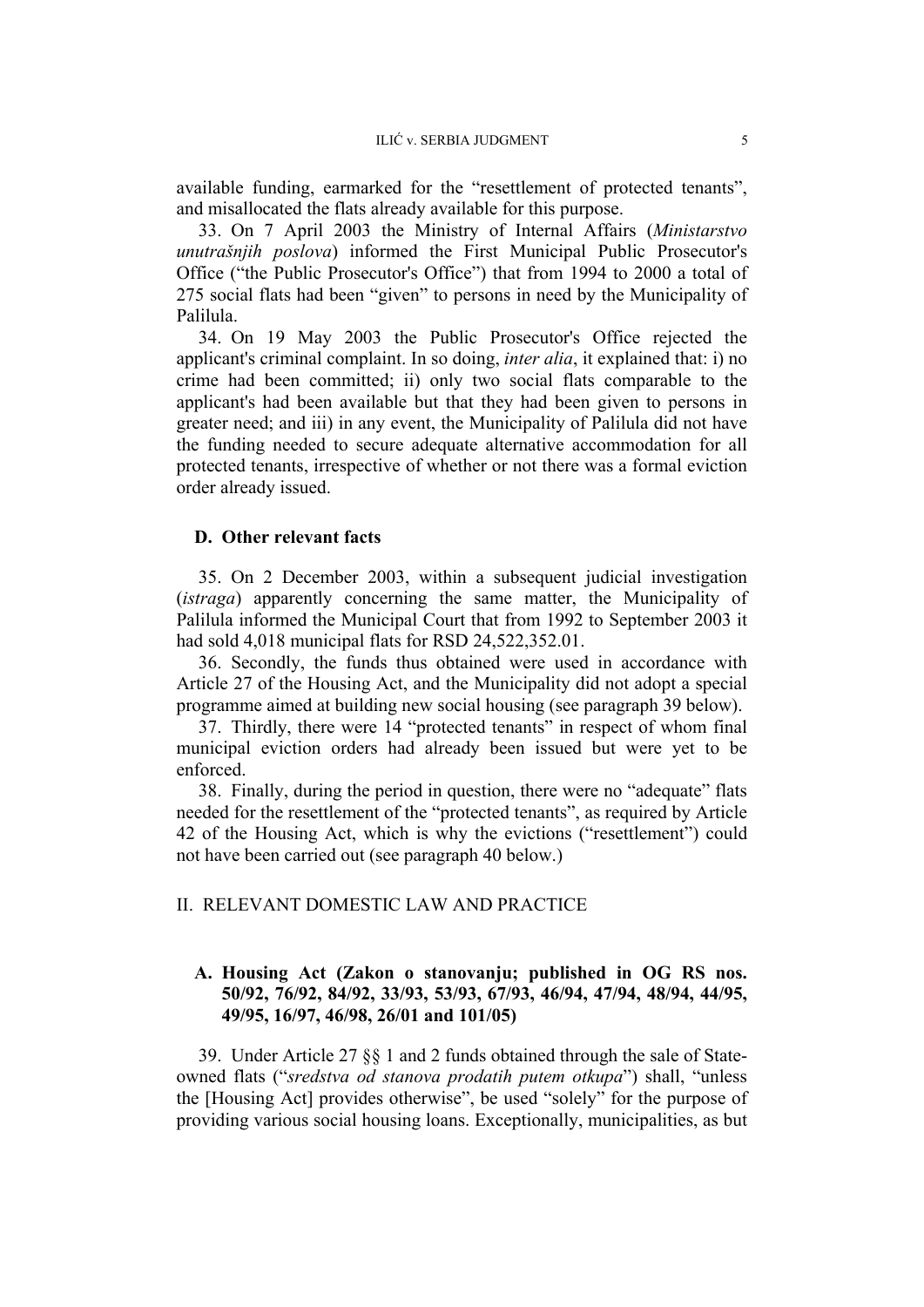one emanation of the State, may also use "a portion" of these funds "for their own development".

40. Article 42 states, *inter alia*, that, by 31 December 2000, municipalities were obliged to ("*opštin[e] ... [su bile] ... dužn[e da]*") secure alternative accommodation ("*obezbed[e] stan za preseljenje*") to all those individuals with the status of a "protected tenant" ("*nosioc[ima] stanarskog prava na stanu u svojini građana*"), namely to individuals who had continued living in flats owned by other private persons whose property had been placed under this regime by the former communist authorities. In other words, the owners, or their legal heirs, could take possession of their flats and the tenants would be moved to other accommodation. For this to occur, however, the owner, or his or her legal heir, would have to have filed a request to this effect and proved that the flat at issue was acquired "as habitable" prior to 26 December 1958. Further, "priority" in securing alternative housing was to be granted to "owners in need" and the alternative accommodation to be given to the protected tenants had to be "adequate". Finally, the municipalities had to treat this issue as a "priority", both in terms of managing the flats already available and as regards channelling the public funds obtained through the sale of State-owned flats into additional housing projects.

41. The deadline referred to above (31 December 2000) was initially 31 December 1995, but had subsequently been extended by the amendments to the Housing Act adopted in 1995.

# **B. General Administrative Proceedings Act (Zakon o opštem upravnom postupku; published in the Official Gazette of the Federal Republic of Yugoslavia - OG FRY - nos. 55/96, 33/97 and 31/01)**

42. Articles 261-278 set out the details concerning the enforcement of final decisions adopted by the respondent State's administrative bodies.

43. In addition, the Supreme Court has consistently held that, pursuant to Article 274 § 3 of the former General Administrative Proceedings Act, as well as Article 264 § 3 of the current General Administrative Proceedings Act, enforcement of eviction orders was to be carried out *ex officio*, in view of the compelling public interest in this respect, and even in the absence of a formal enforcement request filed by the claimant personally (see, for example, *Vrhovni sud Srbije*, *Ubr. 6613/95*).

## **C. Civil Procedure Act (Zakon o parničnom postupku; published in OG RS no. 125/04)**

44. The relevant provisions of this Act read as follows: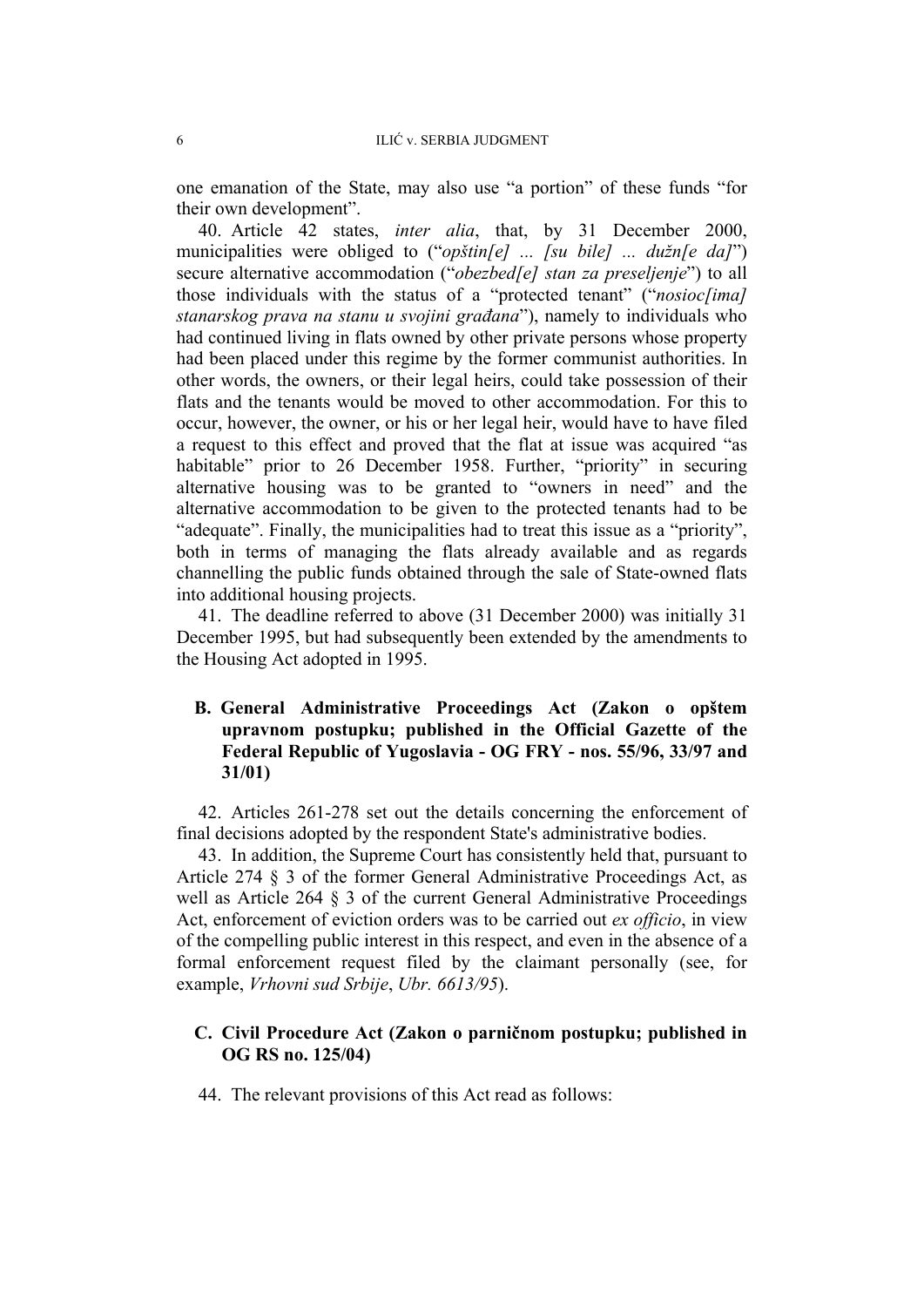#### **Article 10**

"The parties have the right to obtain a court decision in respect of their claims and proposals within a reasonable period of time.

It is incumbent upon the court to conduct the proceedings without undue delay and economically."

### **D. Relevant constitutional provisions**

45. Article 25 of the Serbian Constitution (*Ustav Republike Srbije*) published in OG SRS no. 1/90 provided as follows:

"Everyone shall be entitled to compensation for any pecuniary and non-pecuniary damages suffered due to the unlawful or improper conduct of a State official, a State body or a public authority, in accordance with the law.

Such damages shall be covered by the Republic of Serbia or the public authority [in question]."

46. This Constitution was repealed on 8 November 2006, which is when the new Constitution (published in OG RS no. 98/06) entered into force.

47. The substance of Article 35 § 2 of the "new" Constitution corresponds, in its relevant part, to the above-cited text of Article 25 of the previous Constitution.

## **E. Judges Act (Zakon o sudijama; published in OG RS nos. 63/01, 42/02, 60/02, 17/03, 25/03, 27/03, 29/04, 61/05 and 101/05)**

48. The relevant provisions of this Act read as follows:

#### **Article 40a §§ 1 and 2**

"The Supreme Court of Serbia shall set up a Supervisory Board ["*Nadzorni odbor*"] ("the Board").

This Board shall be composed of five Supreme Court judges elected for a period of four years by the plenary session of the Supreme Court of Serbia."

#### **Article 40b**

"In response to a complaint or *ex officio*, the Board is authorised to oversee judicial proceedings and look into the conduct of individual cases.

Following the conclusion of this process, the Board may initiate, before the High Personnel Council, proceedings for the removal of a judge based on his or her unconscientious or unprofessional conduct, or propose the imposition of other disciplinary measures."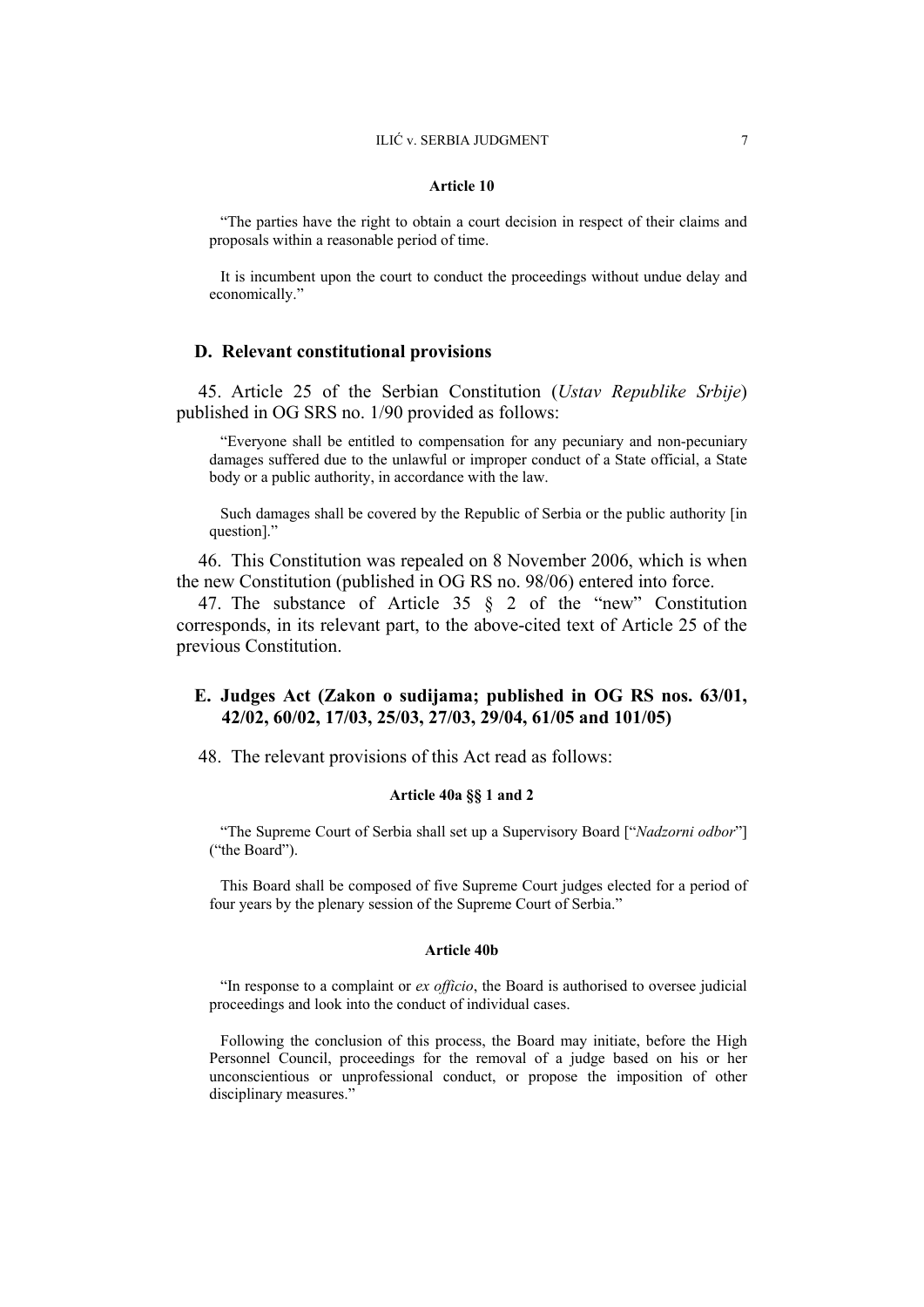#### 8 ILIĆ v. SERBIA JUDGMENT

## **F. The Court of Serbia and Montenegro and the succession of the State Union of Serbia and Montenegro**

49. The relevant provisions concerning the Court of Serbia and Montenegro and the succession of the State Union of Serbia and Montenegro are set out in the *Matijašević v. Serbia* judgment (no. 23037/04, §§ 12, 13 and 16-25, 19 September 2006).

# THE LAW

#### I. ALLEGED VIOLATION OF ARTICLE 1 OF PROTOCOL NO. 1

50. Under Article 1 of Protocol No. 1, the applicant complained about the non-enforcement of the final eviction order adopted within the administrative proceedings.

51. Article 1 of Protocol No. 1 read as follows:

"Every natural or legal person is entitled to the peaceful enjoyment of his [or her] possessions. No one shall be deprived of his [or her] possessions except in the public interest and subject to the conditions provided for by law and by the general principles of international law.

The preceding provisions shall not, however, in any way impair the right of a State to enforce such laws as it deems necessary to control the use of property in accordance with the general interest or to secure the payment of taxes or other contributions or penalties."

## **A. Admissibility**

#### *1. Compatibility ratione temporis*

52. The Government noted that the administrative proceedings were concluded by 1994 but that the respondent State had only ratified the Convention on 3 March 2004. The applicant's complaint was thus incompatible *ratione temporis*.

53. The applicant stated that the final eviction order of 17 August 1994 has yet to be enforced, which is why the violation complained of is clearly of a continuing nature.

54. Given the relevant domestic law and jurisprudence, as well as the undisputed facts of the present case, the Court finds that the respondent State was, and indeed still is, under an *ex officio* obligation to enforce the said eviction order and notes that it had actually attempted to do so on two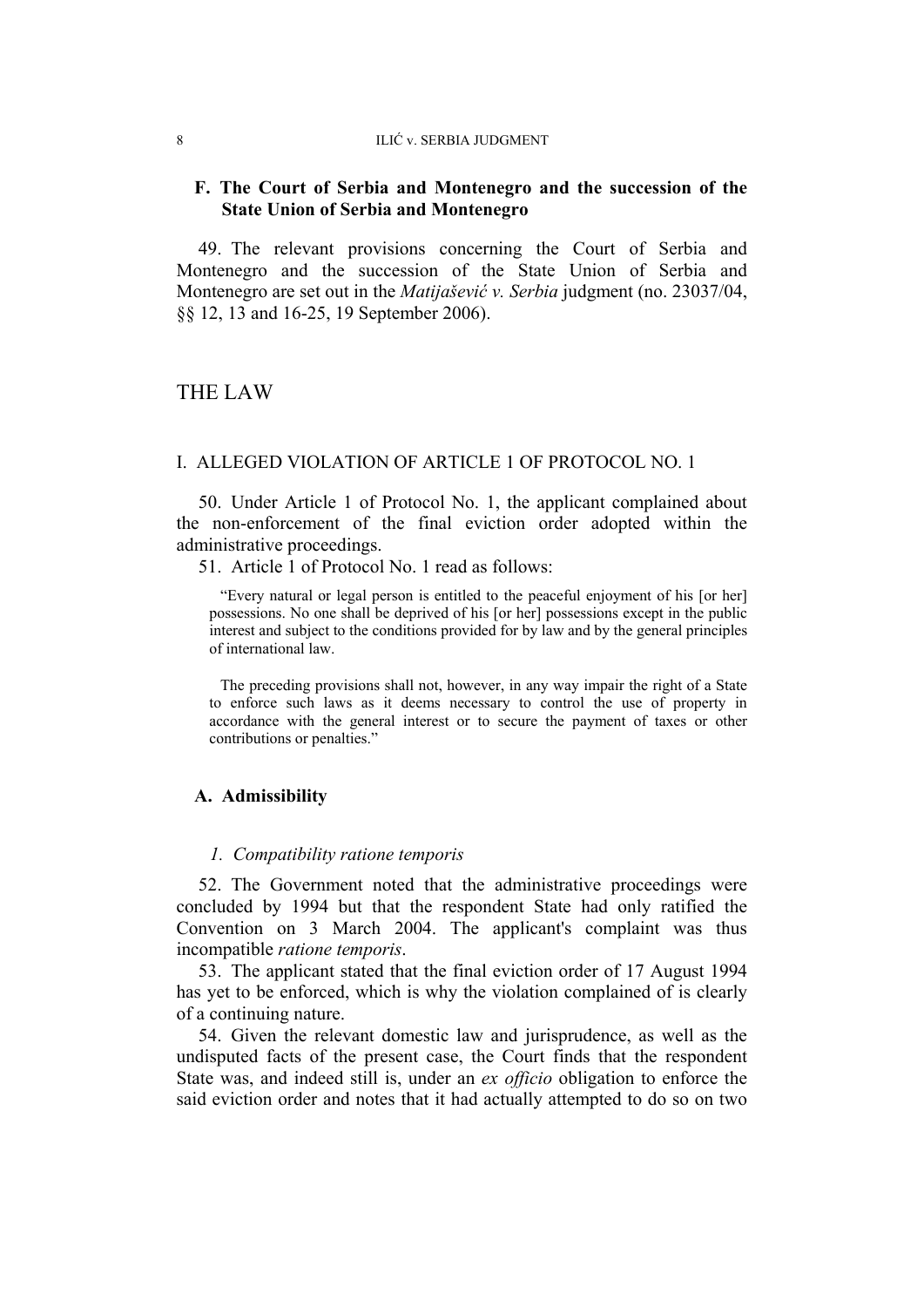separate occasions in 2006 (see paragraphs 5-14 and 43 above). The Government's objection must therefore be dismissed.

## *2. Compatibility ratione personae*

55. In addition or in the alternative, the Government pointed out that on 12 April 2006 and 7 June 2007, respectively, the Municipal Court had accepted the applicant's claim for the recovery of the pecuniary damage sustained as a result of the impugned non-enforcement. The applicant was hence deprived of his "victim status", within the meaning of Article 34 of the Convention.

56. The applicant contested these submissions.

57. The Court recalls that a decision or a measure favourable to the applicant is not in principle sufficient to deprive him of his status as a "victim" unless the national authorities have acknowledged, either expressly or in substance, and then afforded redress for, the breach of the Convention complained of (see, for example, *Amuur v. France*, judgment of 25 June 1996, *Reports of Judgments and Decisions* 1996-III, p. 846, § 36, and *Dalban v. Romania* [GC], no. 28114/95, § 44, ECHR 1999-VI).

58. Since the proceedings here at issue would appear to be still pending (see paragraph 31 above), the applicant has yet to obtain a "final acknowledgment" of the violations allegedly suffered or be paid compensation for the pecuniary damage sought (see paragraphs 27-31 above). The Court therefore finds that the applicant has retained his victim status and dismisses the Government's objection in this regard.

#### *3. Exhaustion of domestic remedies*

#### **(a) Arguments of the parties**

59. The Government submitted that the applicant had not exhausted all effective domestic remedies. In the first place, he had failed to complain about the delay in question to the Supreme Court's Supervisory Board (see paragraph 48 above). Secondly, he had not made use of the complaint procedure before the Court of Serbia and Montenegro, while it existed (see paragraph 49 above). Finally, the applicant had failed to bring a separate civil lawsuit under Article 25 of the Constitution (see paragraphs 45-47 above).

60. The applicant maintained that none of the remedies referred to by the Government could be considered effective within the meaning of Article 35 § 1 of the Convention.

#### **(b) Relevant principles**

61. The Court recalls that, according to its established case-law, the purpose of the domestic remedies rule contained in Article 35 § 1 of the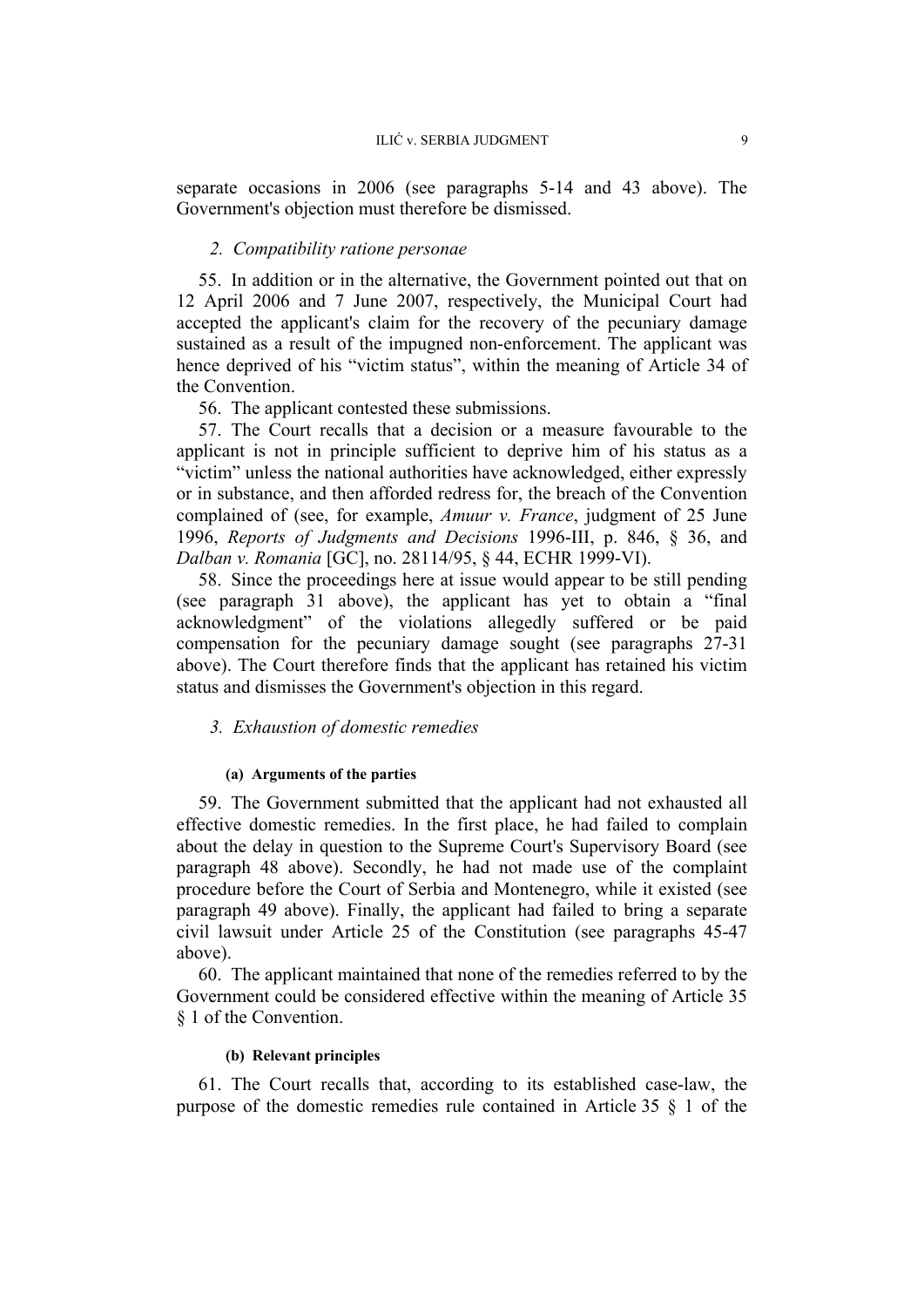Convention is to afford the Contracting States the opportunity of preventing or putting right the violations alleged before they are submitted to the Court. However, the only remedies to be exhausted are those which are effective. It is incumbent on the Government claiming non-exhaustion to satisfy the Court that the remedy was an effective one, available in theory and in practice at the relevant time (see, *inter alia*, *Vernillo v. France*, judgment of 20 February 1991, Series A no. 198, pp. 11–12, § 27, and *Dalia v. France*, judgment of 19 February 1998, *Reports* 1998-I, pp. 87-88, § 38). Once this burden of proof has been satisfied, it falls to the applicant to establish that the remedy advanced by the Government was in fact exhausted, or was for some reason inadequate and ineffective in the particular circumstances of the case, or that there existed special circumstances absolving him or her from this requirement (see *Dankevich v. Ukraine,* no. 40679/98, § 107, 29 April 2003).

62. The Court notes that the application of this rule must make due allowance for the context. Accordingly, it has recognised that Article 35 § 1 must be applied with some degree of flexibility and without excessive formalism (see the *Akdivar and Others v. Turkey* judgment of 16 September 1996, *Reports* 1996-IV, p. 1211, § 69).

63. Finally, the Court reiterates that the decisive question in assessing the effectiveness of a remedy concerning procedural delay is whether or not there is a possibility for the applicant to be provided with direct and speedy redress, rather than the indirect protection of the rights guaranteed under Article 6 (see, *mutatis mutandis*, *Scordino v. Italy (no. 1)* [GC], no. 36813/97, § 195, ECHR 2006, and *Sürmeli v. Germany* [GC], no. 75529/01, § 101, 8 June 2006). In particular, a remedy shall be "effective" if it can be used either to expedite the proceedings at issue or to provide the litigant with adequate redress for delays which have already occurred (see, *mutatis mutandis*, *Kudła v. Poland* [GC], no. 30210/96, §§ 157-159, ECHR 2000-XI, *Mifsud v. France* (dec.), [GC], no. 57220/00, § 17, ECHR 2002- VIII, and *Sürmeli v. Germany* [GC], cited above, § 99).

#### **(c) The Court's assessment**

64. The Court considers that the applicant could not have been expected to file a complaint with the Supreme Court's Supervisory Board in order to expedite the impugned administrative proceedings, given the fact that the relevant provisions of the Judges Act referred to judicial proceedings only.

65. Further, a separate claim for damages based on Article 25 of the Constitution would have been just as ineffective. In particular, even assuming that the applicant could have obtained compensation for the past delay, the Government have failed to show that such proceedings would have been speedier than any other "ordinary" civil suit, which could have lasted for years and gone through several levels of jurisdiction, or, indeed, that they could have been capable of expediting the enforcement in question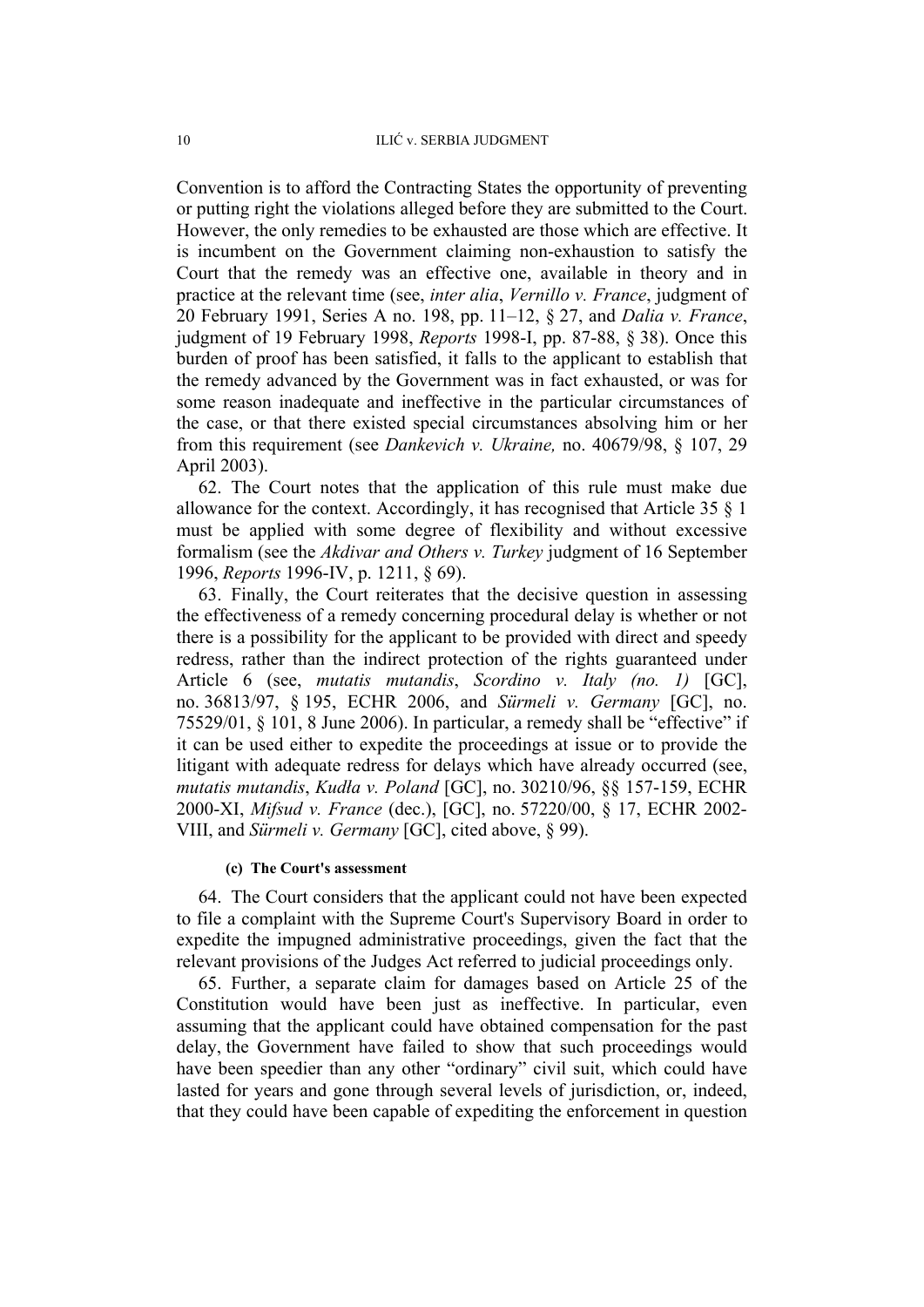(see, *mutatis mutandis*, *Merit v. Ukraine*, no. 66561/01, § 59, 30 March 2004, and *Scordino v. Italy (no. 1)*, cited above, § 195). On the contrary, the applicant filed a civil claim of this sort in 1996 but has yet to obtain a final judgment in his favour (see paragraphs 15-31 above).

66. Lastly, concerning the Government's submission that the applicant should have filed a complaint with the Court of Serbia and Montenegro, the Court recalls that it has already held that this particular remedy was unavailable until 15 July 2005 and, further, that it remained ineffective until the break up of the State Union of Serbia and Montenegro (see *Matijašević v. Serbia*, cited above, §§ 34-37). The Court sees no reason to depart in the present case from this finding and concludes, therefore, that the applicant was not obliged to exhaust this particular avenue of redress.

67. In view of the above, the Court finds that the applicant's complaint cannot be declared inadmissible for non-exhaustion of domestic remedies under Article 35 § 1 of the Convention. Accordingly, the Government's objection in this respect must be dismissed.

#### *4. Conclusion*

68. The Court considers that the applicant's complaint is also not manifestly ill-founded within the meaning of Article 35 § 3 of the Convention and finds no other ground to declare it inadmissible. The complaint must therefore be declared admissible.

#### **B. Merits**

#### *1. Arguments of the parties*

69. The Government recalled that "protected tenancy regimes" were complex and well-known in comparative law, while the usual reason for their introduction, that is a pressing lack of affordable housing, clearly "required time" for its ultimate eradication.

70. The Government stated that the applicant's property rights were limited or controlled, but that he had not been deprived of his ownership of the flat in question or placed under an excessive personal burden in view of the fact that the relevant housing legislation targeted an entire category of owners.

71. Finally, the Government pointed out that the respondent State had every intention of facilitating a just resolution of this longstanding situation and added that the domestic courts have been willing to grant pecuniary damages to other individuals in the applicant's situation, within a separate set of civil proceedings.

72. The applicant noted that the eviction order had become final on 1 December 1994. More than twelve years later, however, it has yet to be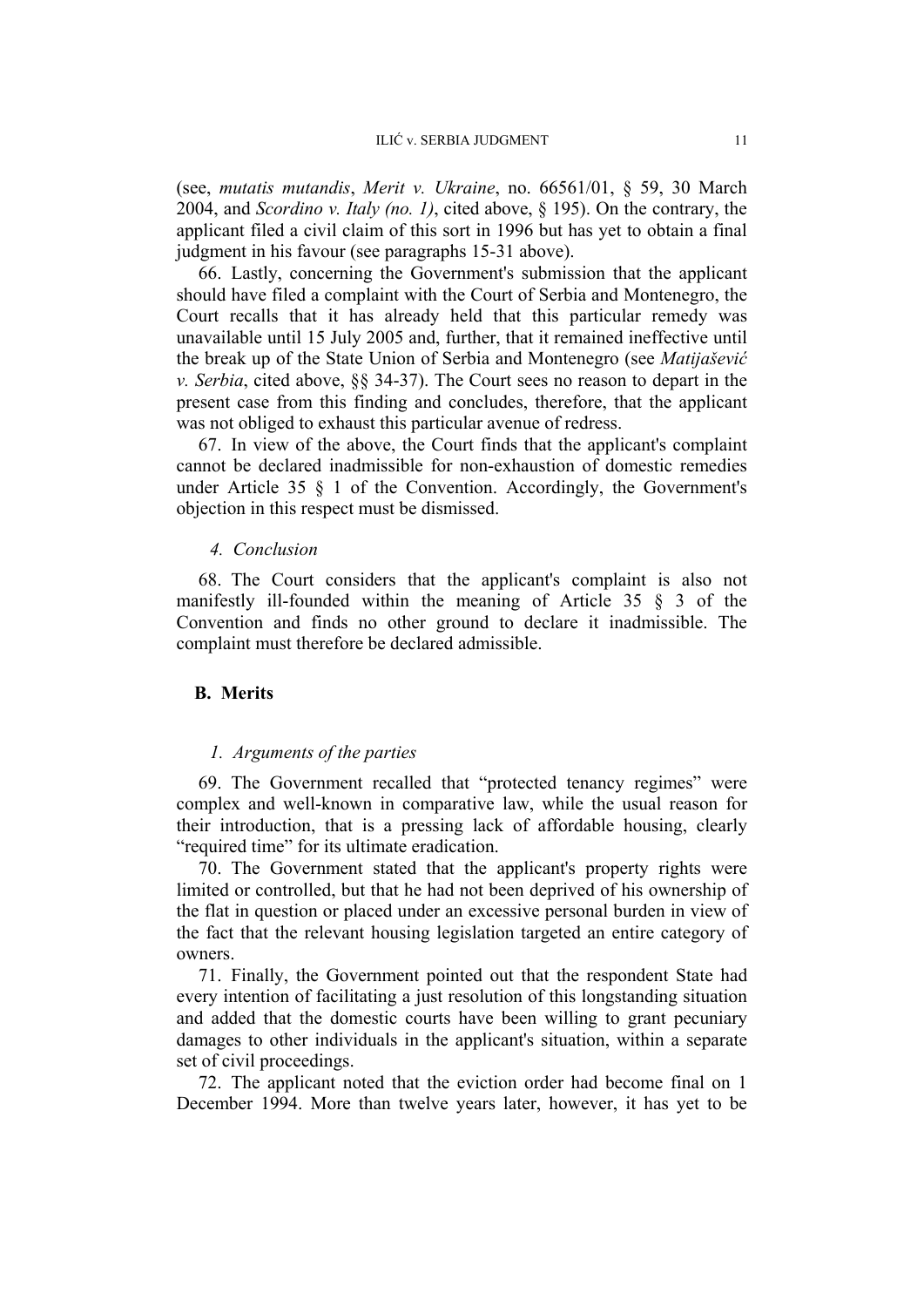enforced. The applicant added that he has thus been left with no more than a bare property title in respect of the flat at issue.

## *2. Relevant principles*

73. The Court reiterates that the first and most important requirement of Article 1 of Protocol No. 1 is that any interference by a public authority with the peaceful enjoyment of possessions should be lawful: the second sentence of the first paragraph authorises a deprivation of possessions only "subject to the conditions provided for by law" and the second paragraph recognises that the States have the right to control the use of property by enforcing "laws". Moreover, the rule of law, one of the fundamental principles of a democratic society, is inherent in all Articles of the Convention (see the *Amuur v. France* judgment of 25 June 1996, *Reports*  1996-III, pp. 850-51, § 50) and entails a duty on the part of the State to comply with all judicial as well as other decisions rendered against it (see, *mutatis mutandis*, *Hornsby v. Greece*, judgment of 19 March 1997, *Reports*  1997-II, p. 511, § 41). It follows that the issue of whether a fair balance has been struck between the demands of the general interest of the community and the requirements of the protection of the individual's fundamental rights (see the *Sporrong and Lönnroth v. Sweden* judgment of 23 September 1982, Series A no. 52, p. 26, § 69) becomes relevant only if and when it has been established that the interference in question has satisfied the requirement of lawfulness and was not arbitrary (see *Iatridis v. Greece* [GC], no. 31107/96, § 58, ECHR 1999-II).

## *3. The Court's assessment*

74. Firstly, the Court notes that the final eviction order of 17 August 1994 provided for the applicant's repossession of his flat by 31 December 1995 (see paragraph 10 above). Secondly, in 1995 the Serbian Parliament adopted amendments to the Housing Act, postponing all such repossessions until 31 December 2000 (see paragraphs 40 and 41 above). Thirdly, on 3 March 2004 the respondent State ratified Protocol No. 1, meaning that the impugned non-enforcement has thus been within this Court's competence *ratione temporis* for a period of three years and six months. Fourthly, the domestic courts have themselves held that the Municipality of Palilula was not only under a legal obligation to enforce the order at issue but also had had sufficient funds and available flats in order to provide the applicant's protected tenant with adequate alternative accommodation (see paragraphs 21, 27 and 31 above). Lastly, the said courts noted that there were no legal means by which the applicant could have compelled the Municipality to honour its own eviction order of 17 August 1994 (see paragraphs 21 and 27 above).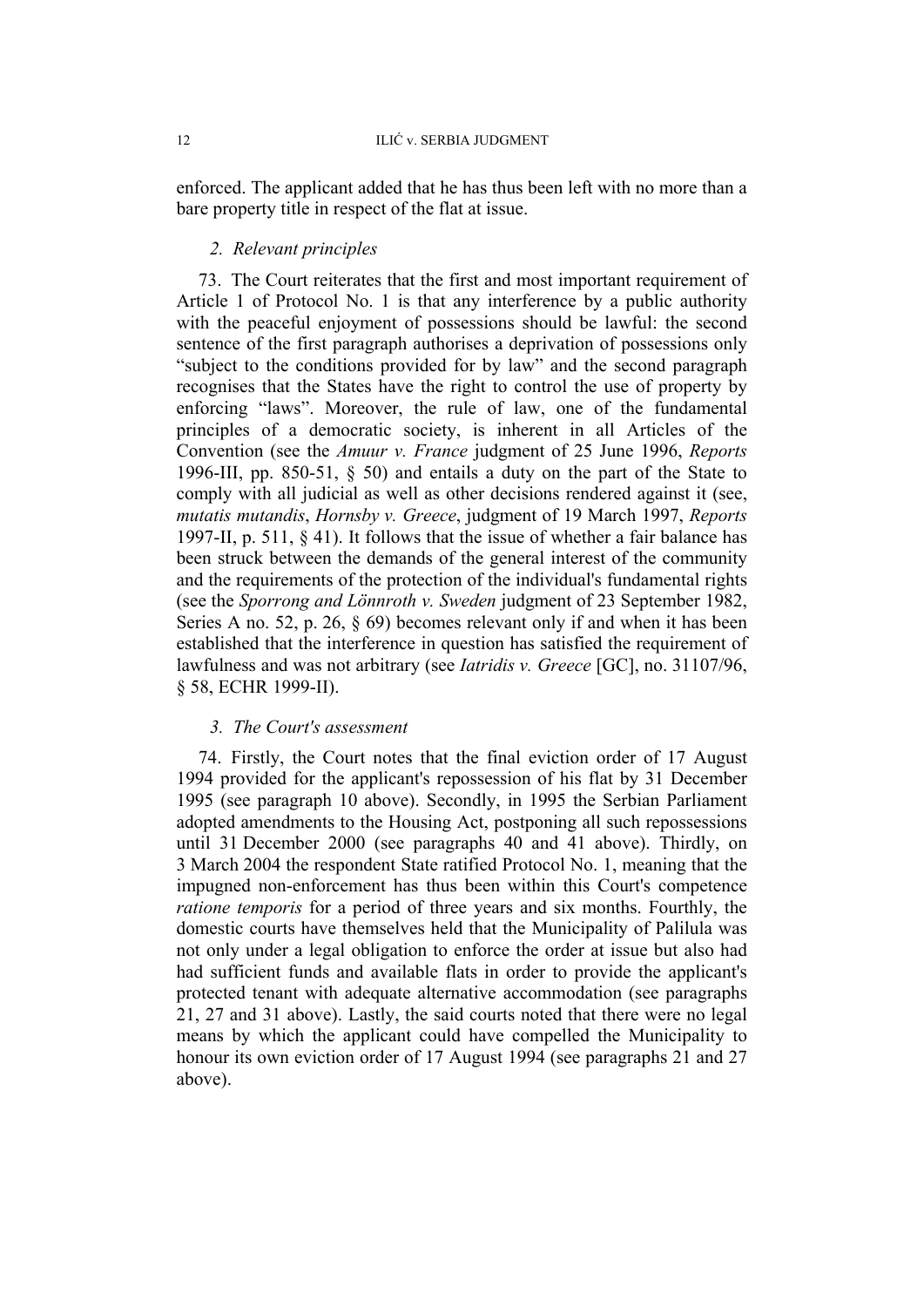75. The Court considers that the applicant's repossession claim is therefore "sufficiently established" so as to amount to a "possession" within the meaning of Article 1 of Protocol No. 1 (see, *mutatis mutandis*, *Burdov v. Russia*, no. 59498/00, § 40, ECHR 2002-III). Further, as of 31 December 2000, when the said deadline had expired and no other had been provided, the respondent State's interference has clearly been in breach of the relevant domestic legislation and, as such, it is incompatible with the applicant's right to the peaceful enjoyment of his possessions. Finally, the Court notes that this conclusion makes it unnecessary to ascertain whether a fair balance has been struck between the demands of the general interest of the community, on the one hand, and the requirements of the protection of the individual's fundamental rights on the other (see *Iatridis v. Greece* [GC], cited above, § 58). There has, accordingly, been a violation of Article 1 of Protocol No. 1.

#### II. ALLEGED VIOLATION OF ARTICLE 6 § 1 OF THE CONVENTION

76. Under Article 6 § 1 of the Convention, the applicant complained about the length, overall fairness and impartiality of the separate civil suit for damages, as well as, again, the non-enforcement of the final eviction order adopted within the administrative proceedings.

77. Article 6 § 1 of the Convention, in its relevant part, reads as follows:

"In the determination of his [or her] civil rights and obligations ... everyone is entitled to a fair ... hearing within a reasonable time by an independent and impartial tribunal established by law."

#### **A. As regards the length of the civil suit for damages**

#### *1. Admissibility*

78. The Government and the applicant both relied on the arguments already summarised at paragraphs 59 and 60 above, in response to which the Court reaches the same conclusions (paragraphs 65-67 above).

79. Further, the Court finds that a complaint to the Supreme Court's Supervisory Board to speed up the civil proceedings at issue would, at best, have amounted to no more than mere information submitted to a higher instance with full discretion to make use of its powers as it saw fit. In addition, even if this board had instituted proceedings in response to the applicant's complaint, they would have taken place exclusively between the board itself and the judge/court concerned. The applicant would not have been a party to such proceedings and would, at best, have only been informed of their outcome (see, *mutatis mutandis*, *Horvat v. Croatia*, no. 51585/99, § 47, ECHR 2001-VIII). A complaint of this sort cannot therefore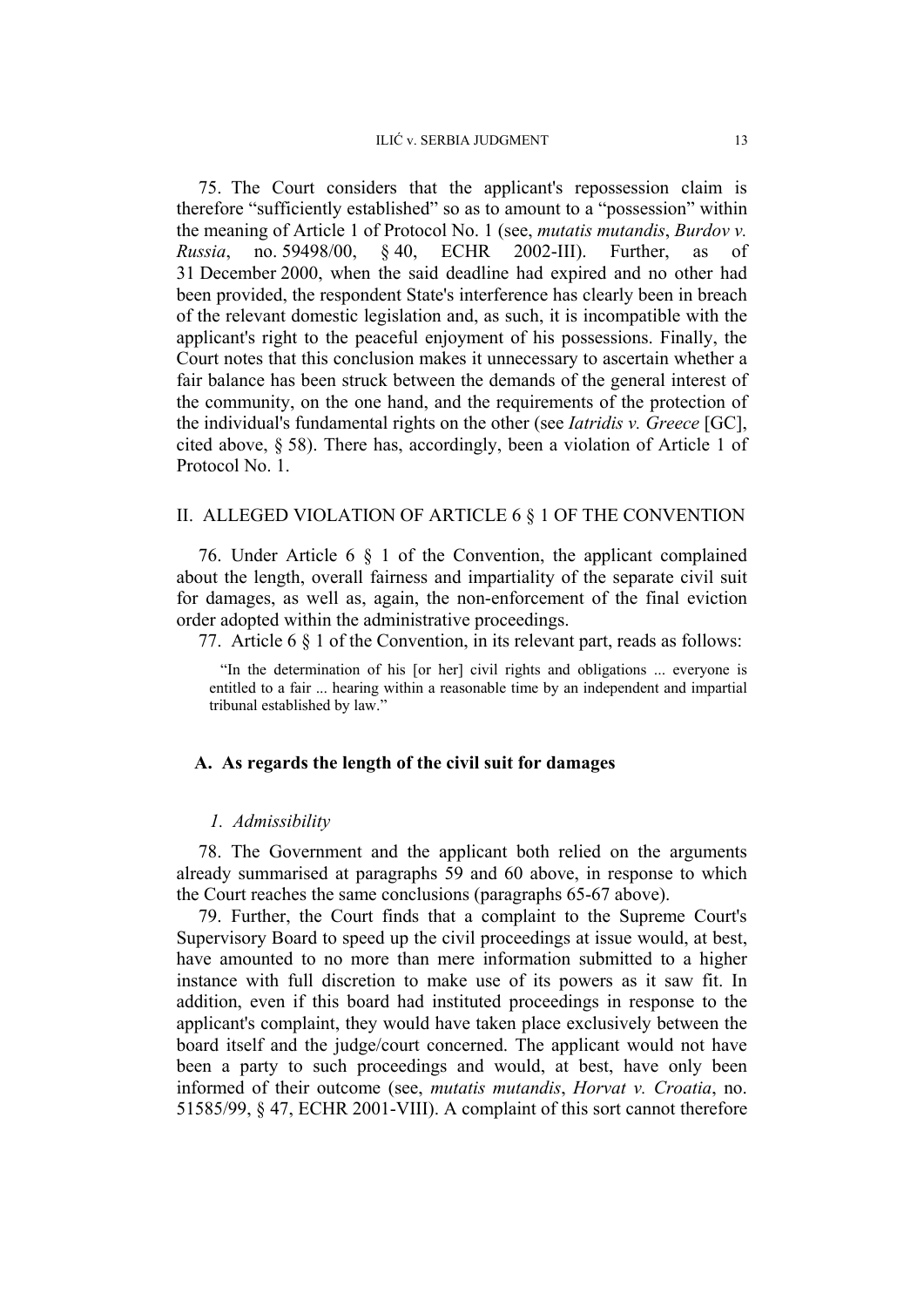be considered effective within the meaning of Article 35 § 1 of the Convention.

80. In conclusion, the Court finds that the applicant's complaint about the length of the civil suit for damages is not manifestly ill-founded within the meaning of Article 35  $\S$  3 of the Convention or inadmissible on any other grounds. It must therefore be declared admissible.

## *2. Merits*

#### **(a) Arguments of the parties**

81. The Government recalled that the respondent State had ratified the Convention on 3 March 2004. The proceedings complained of have thus been within this Court's competence *ratione temporis* for some three years only, during which time the domestic courts were active and several decisions were adopted.

82. The Government further recognised the importance of what was at stake for the applicant, but noted that his case was particularly complex, given that it involved sensitive tenancy issues.

83. Finally, the Government submitted that the applicant had personally contributed to the length of the proceedings in question, having attempted to reformulate his original claim filed with the Municipal Court.

84. The applicant noted that the civil proceedings had been brought in 1996.

## **(b) Relevant principles**

85. The Court reiterates that the reasonableness of the length of proceedings must be assessed in the light of the circumstances of the case and having regard to the criteria laid down in its case-law, in particular the complexity of the case, the conduct of the applicant and of the relevant authorities, as well as the importance of what is at stake for the applicant (see, among other authorities, *Mikulić v. Croatia*, no. 53176/99, § 38, ECHR 2002-I).

86. A chronic backlog of cases is not a valid explanation for excessive delay, and the repeated re-examination of a single case following remittal may in itself disclose a serious deficiency in the respondent State's judicial system (see *Probstmeier v. Germany*, judgment of 1 July 1997, *Reports*  1997-IV, p. 1138, § 64, and *Pavlyulynets v. Ukraine*, no. 70767/01, § 51, 6 September 2005, respectively).

87. In any event, it is for the Contracting States to organise their courts in such a way as to guarantee everyone's right to a determination of their civil rights and obligations "within a reasonable time" (see, among other authorities, *G.H. v. Austria*, no. 31266/96, § 20, 3 October 2000).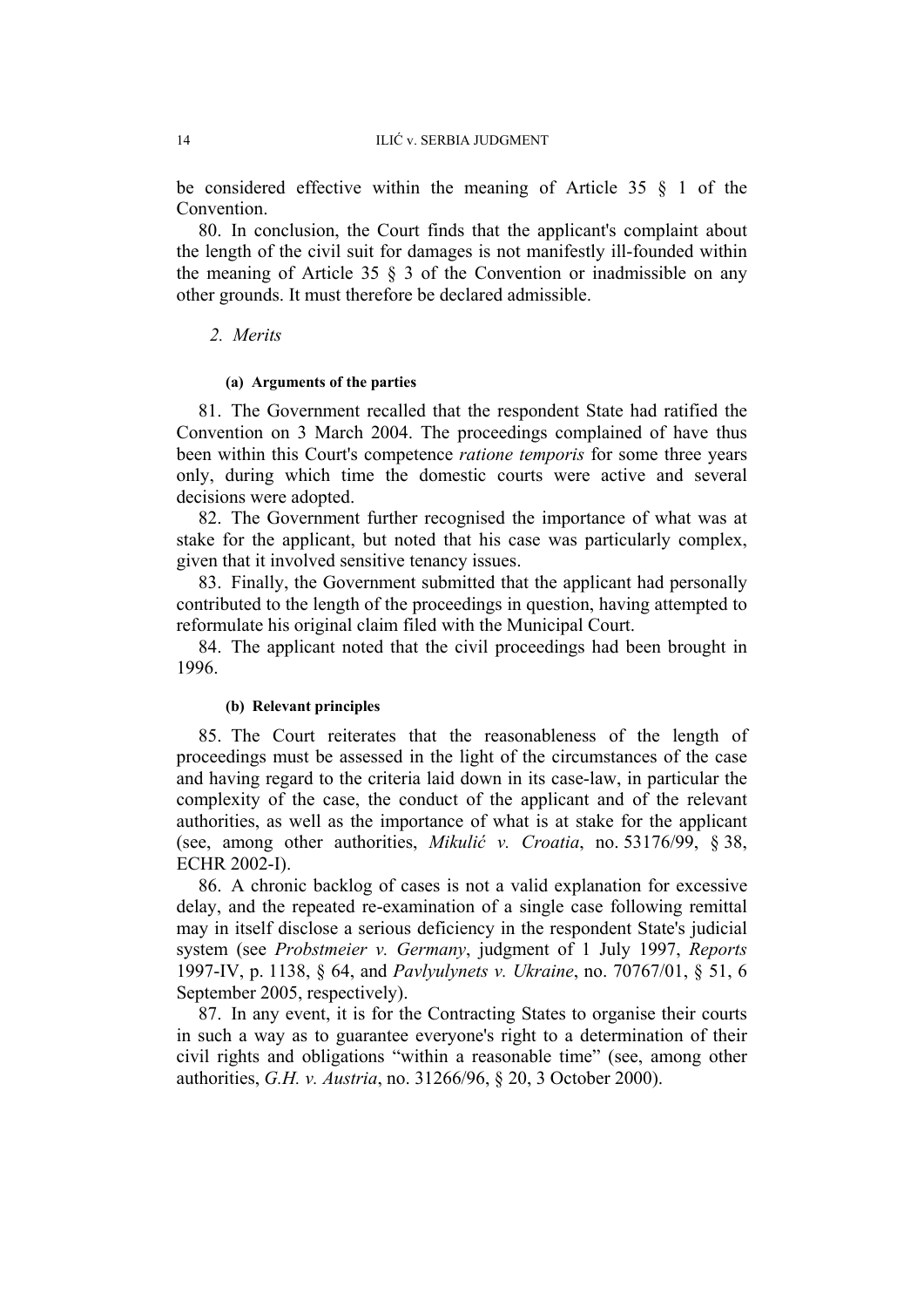#### **(c) Period to be taken into account**

88. The Court observes that the impugned proceedings were brought in 1996 and recalls that the respondent State ratified the Convention on 3 March 2004. It follows that the civil suit in question has been within the Court's competence *ratione temporis* for three years and six months.

89. The Court notes that, in order to determine the reasonableness of the delay complained of, regard must also be had to the state of the case on the date of ratification (see, *mutatis mutandis*, *Styranowski v. Poland*, judgment of 30 October 1998, *Reports* 1998-VIII) and observes that on 3 March 2004 the proceedings at issue had already been pending for approximately eight years.

#### **(d) The Court's assessment**

90. The Court notes that, following the respondent State's ratification of the Convention, the Municipal Court and the District Court have rendered a total of three decisions on the merits of the applicant's claim.

91. There has, however, been at least one significant period of judicial inactivity within the Court's competence *ratione temporis*, from 3 March 2004 to 17 December 2004 (see paragraphs 21 and 22 above). Moreover, according to the information submitted by the parties, the proceedings in question have yet to be concluded (see paragraph 31 above).

92. Finally, Serbian courts took almost nine months to reject the applicant's attempt to have his original claim reformulated (see paragraphs 23-26 above) although, following the District Court's decision of 29 November 2006, the applicant had practically no choice but to reformulate his claim along the lines of the one initially specified in 1996 (see paragraphs 29, 30 and 15 above).

93. Having regard to the criteria laid down in its jurisprudence and the relevant facts of the present case, including its complexity and status on the date of ratification, as well as the conduct of parties and of the authorities, the Court considers that the length of the proceedings complained of has failed to satisfy the reasonable time requirement. There has, accordingly, been a violation of Article 6 § 1 of the Convention.

## **B. As regards the fairness and impartiality of the civil suit for damages**

94. Given that the proceedings at issue are apparently still pending, the Court finds that the applicant's complaints are premature and, as such, inadmissible for non-exhaustion of domestic remedies, pursuant to Article 35 §§ 1 and 4 of the Convention.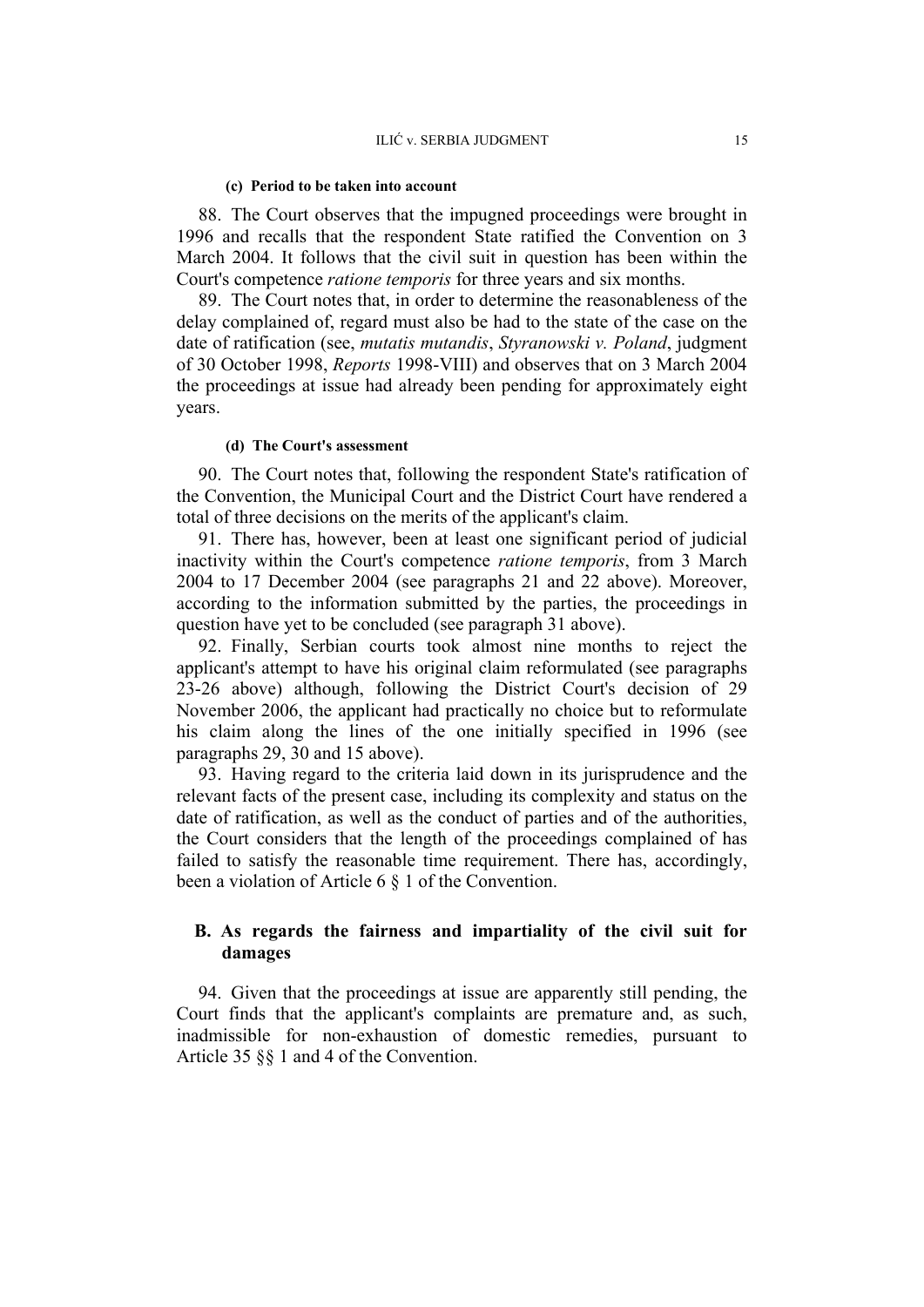#### **C. As regards the non-enforcement of the final eviction order**

95. Having regard to its finding in respect of Article 1 of Protocol No. 1 (see paragraphs 64-68, 74 and 75 above), the Court declares this complaint admissible but does not find it necessary to examine separately the same issue under Article 6 § 1 of the Convention.

#### III. ALLEGED VIOLATION OF ARTICLE 13 OF THE CONVENTION

96. Finally, the applicant submitted that he had obtained no criminal redress for the violations suffered and had no effective domestic remedy at his disposal in order to expedite the separate civil suit for damages or the enforcement of the final eviction order.

97. Article 13 of the Convention provides as follows:

"Everyone whose rights and freedoms as set forth in [the] Convention are violated shall have an effective remedy before a national authority notwithstanding that the violation has been committed by persons acting in an official capacity."

## **A. As regards the civil suit for damages**

#### *1. Admissibility*

98. The Court notes that the applicant's complaints raise issues of fact and law under the Convention, the determination of which requires an examination of the merits. It also considers that these complaints are not manifestly ill-founded within the meaning of Article 35 § 3 of the Convention and cannot be declared inadmissible on any other grounds. The complaints must therefore be declared admissible.

## *2. Merits*

#### **(a) Arguments of the parties**

99. The Government maintained that there had been no violation of Article 13. They also pointed out that the Municipal Court had ruled in favour of the applicant on several occasions. Finally, they repeated their arguments described at paragraph 59 above.

100. The applicant reaffirmed his complaint and noted that the domestic remedies referred to could not be considered effective within the meaning of Article 13.

#### **(b) Relevant principles**

101. The Court notes that Article 13 guarantees an effective remedy before a national authority for an alleged breach of all rights and freedoms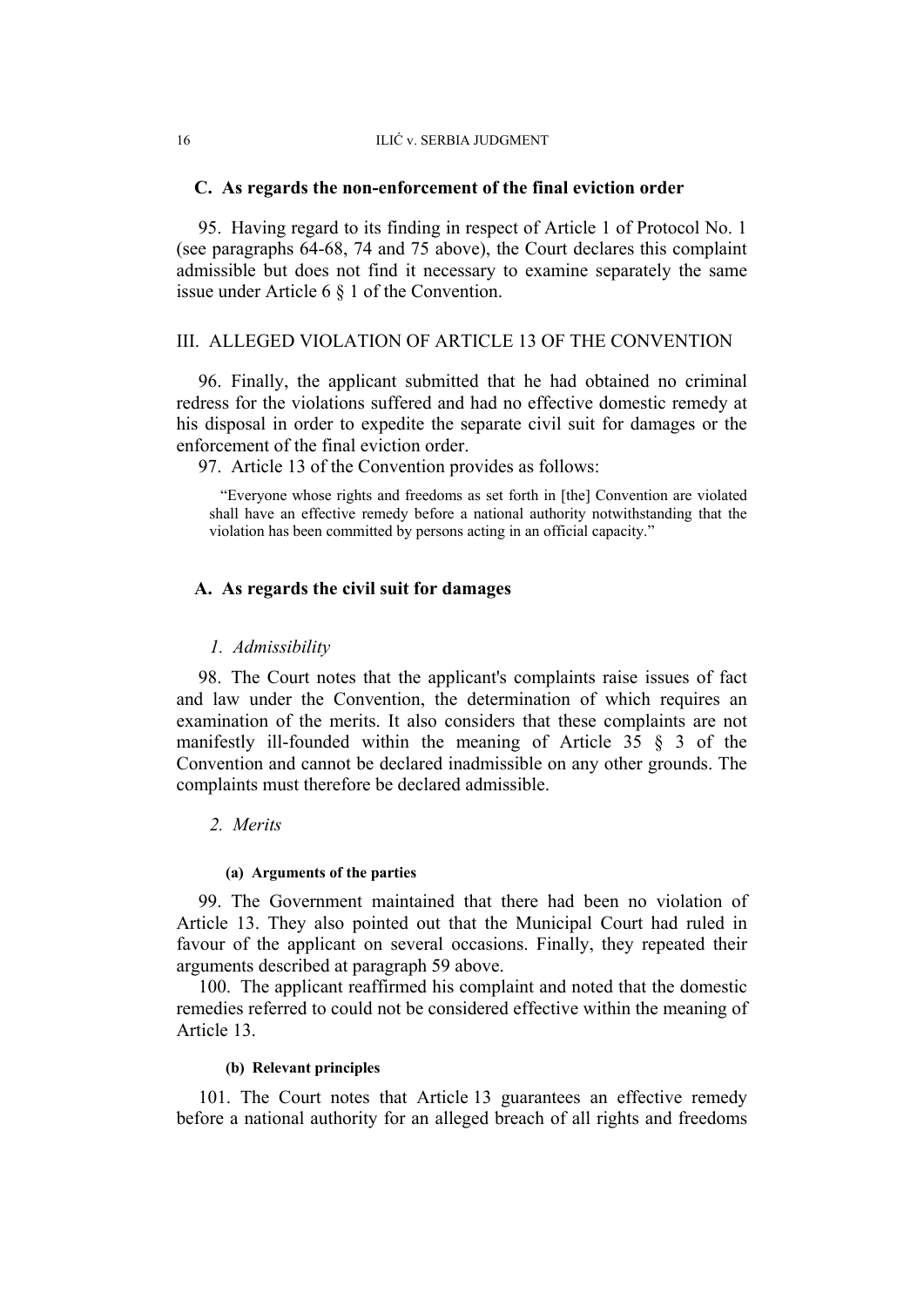guaranteed by the Convention, including the right to a hearing within a reasonable time under Articles 6 § 1 (see, *inter alia*, *Kudła v. Poland*, cited above, § 156).

102. It recalls, further, that a remedy concerning length is "effective" if it can be used either to expedite the proceedings before the courts dealing with the case, or to provide the litigant with adequate redress for delays which have already occurred (see *Sürmeli v. Germany* [GC], cited above, § 99).

103. Finally, the Court emphasises that the best solution in absolute terms is indisputably, as in many spheres, prevention. Where the judicial system is deficient with regard to the reasonable-time requirement of Article 6 § 1 of the Convention, a remedy designed to expedite the proceedings in order to prevent them from becoming excessively lengthy is the most effective solution. Such a remedy offers an undeniable advantage over a remedy affording only compensation, since it also prevents a finding of successive violations in respect of the same set of proceedings and does not merely repair the breach *a posteriori*. Some States have fully understood the situation by choosing to combine these two types of remedy (see *Sürmeli v. Germany* [GC], cited above, §100).

#### **(c) The Court's assessment**

104. The Court notes that the Government have already suggested in their preliminary objection that there were remedies available for the applicant's complaint about length made under Article 6 § 1 of the Convention and considers that, in so far as they rely on the same reasoning by way of their response to the Article 13 complaint, their arguments must, just like their objection, be rejected on the grounds described at paragraphs 78 and 79 above.

105. The Court finds, therefore, that there has been a violation of Article 13 taken together with Article 6 § 1 of the Convention on account of the lack of an effective remedy under domestic law for the applicant's complaint concerning the length of his civil case.

#### **B. As regards the eviction**

106. Since the Court has already considered this complaint under Article 1 of Protocol No. 1 and having regard to its findings under this provision (see paragraphs 74 and 75 above), it does not find it necessary to examine separately the same issue under Article 13 of the Convention (see, *mutatis mutandis*, *Kirilova and Others v. Bulgaria*, nos. 42908/98, 44038/98, 44816/98 and 7319/02, §§ 125-127, 9 June 2005).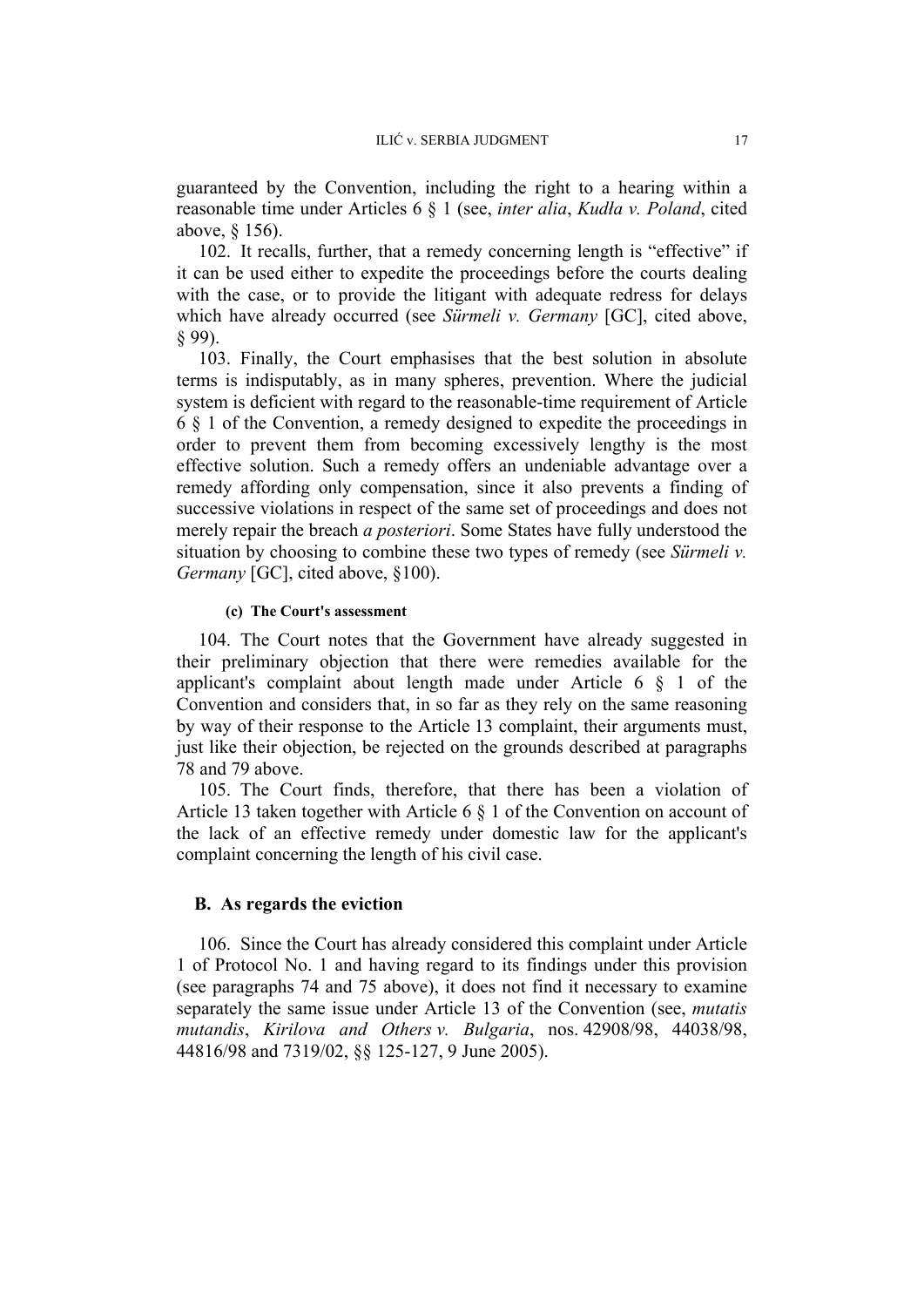#### **C. As regards criminal redress**

107. The Court notes that there is no right under Article 13 taken together with Article 6 of the Convention or, indeed, Article 1 of Protocol No. 1, to have criminal proceedings brought against a third person (see, *mutatis mutandis*, *Rekasi v. Hungary* (dec.), no. 31506/96, 25 November 1996). It follows that the applicant's complaint about the failure of the domestic authorities to provide him with an adequate criminal remedy for the violations suffered is incompatible *ratione materiae* with the provisions of the Convention, within the meaning of Article 35 § 3, and must be rejected in accordance with Article 35 § 4.

#### IV. APPLICATION OF ARTICLES 41 AND 46 OF THE CONVENTION

108. The relevant provisions of these Articles read as follows:

#### **Article 41**

"If the Court finds that there has been a violation of the Convention or the Protocols thereto, and if the internal law of the High Contracting Party concerned allows only partial reparation to be made, the Court shall, if necessary, afford just satisfaction to the injured party."

#### **Article 46**

"1. The High Contracting Parties undertake to abide by the final judgment of the Court in any case to which they are parties.

2. The final judgment of the Court shall be transmitted to the Committee of Ministers, which shall supervise its execution."

#### **A. Damage**

109. The applicant claimed RSD 5,318,300 (approximately EUR 65,650) for the pecuniary loss suffered (see paragraph 27 above) plus RSD 4,000,000 (approximately EUR 49,380) in non-pecuniary compensation, together with statutory interest.

110. The Government contested those claims. In particular, concerning the former, they maintained that the Municipal Court had already ruled in favour of the applicant while, as regards the latter, they described the amount sought as excessive and argued that any financial compensation awarded would have to be consistent with the Court's case-law in other similar matters and take into account the respondent State's economic situation.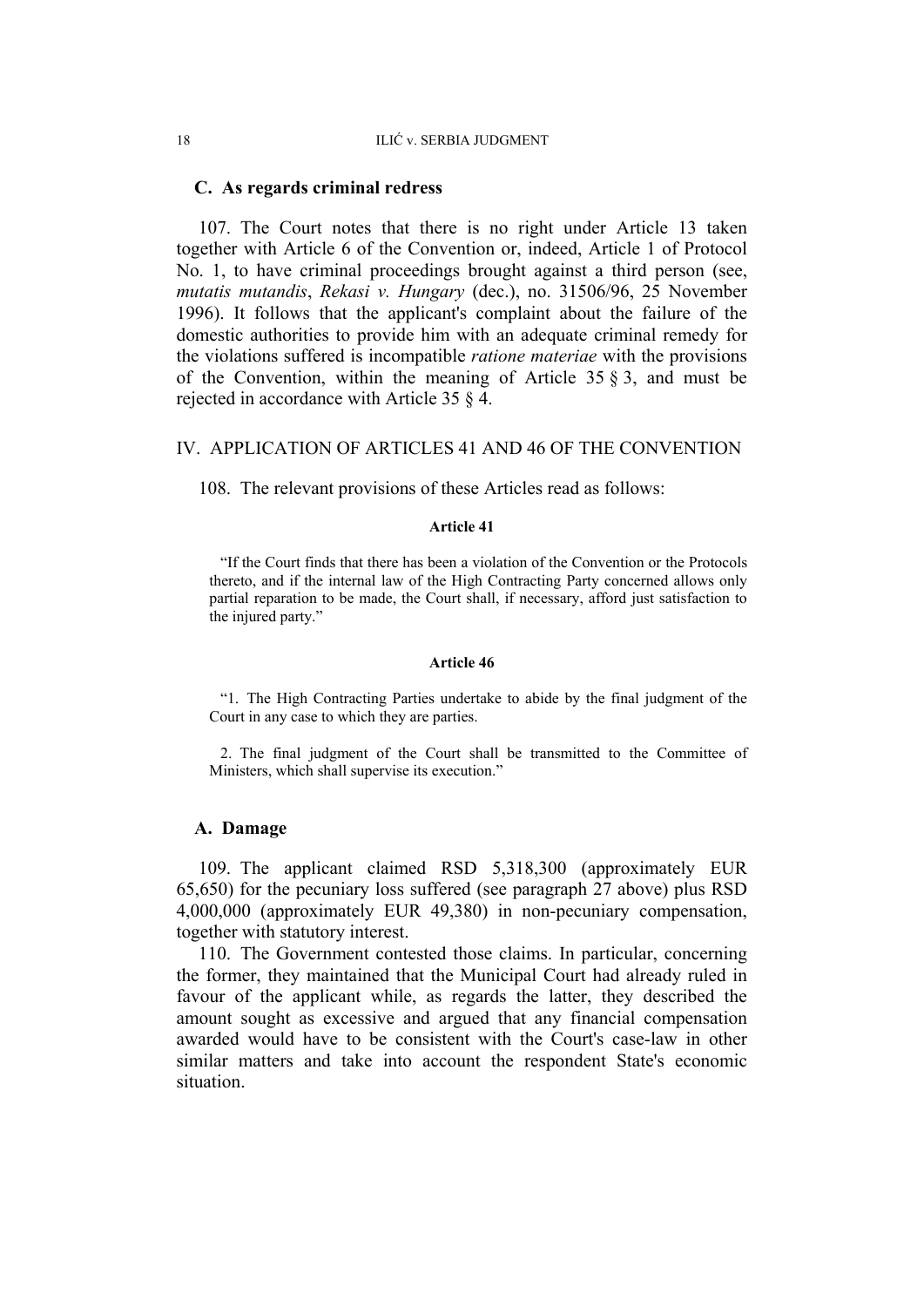111. The Court sees no reason to doubt that the applicant suffered distress as a result of the breach of his rights secured under Articles 6 and 13 of the Convention, as well as Article 1 of Protocol No. 1, which is why a finding of a violation of those provisions alone would clearly not constitute sufficient just satisfaction. Having regard to the above and on the basis of equity, as required by Article 41, the Court awards the applicant EUR 3,700 under this head.

112. The Court further points out that, under Article 46 of the Convention, the High Contracting Parties undertook to abide by the final judgments of the Court in any case to which they were parties, execution being supervised by the Committee of Ministers. It follows, *inter alia*, that a judgment in which the Court finds a breach imposes on the respondent State a legal obligation not just to pay those concerned the sums awarded by way of just satisfaction, but also to choose, subject to supervision by the Committee of Ministers, the general and/or, if appropriate, individual measures to be adopted in their domestic legal order to put an end to the violation found and to redress, in so far as possible, the effects thereof (see *Scozzari and Giunta v. Italy* [GC], nos. 39221/98 and 41963/98, § 249, ECHR 2000-VIII). The Court considers, therefore, taking into account the fact that there is apparently still no final domestic judgment concerning the pecuniary damage sought, that the applicant's claim must be met by the Government ensuring, through appropriate means, the speedy enforcement of the final eviction order of 17 August 1994 (see, *mutatis mutandis*, *Mužević v. Croatia*, no. 39299/02, § 91, 16 November 2006; see also paragraphs 10 and 11 above).

#### **B. Costs and expenses**

113. The applicant also claimed RSD 28,300 (approximately EUR 350) for the costs and expenses incurred before the domestic courts plus another RSD 50,000 (approximately EUR 620) for the costs and expenses incurred in the proceedings before this Court.

114. The Government contested those claims and added that the applicant had failed to provide any supporting evidence.

115. In view of the information contained in the case file, the Court notes that the applicant has indeed neglected to itemise his claims for costs and expenses or offer any evidence in their support. It finds therefore no reason to disagree with the Government, and makes no award in this regard.

## **C. Default interest**

116. The Court considers it appropriate that the default interest should be based on the marginal lending rate of the European Central Bank, to which should be added three percentage points.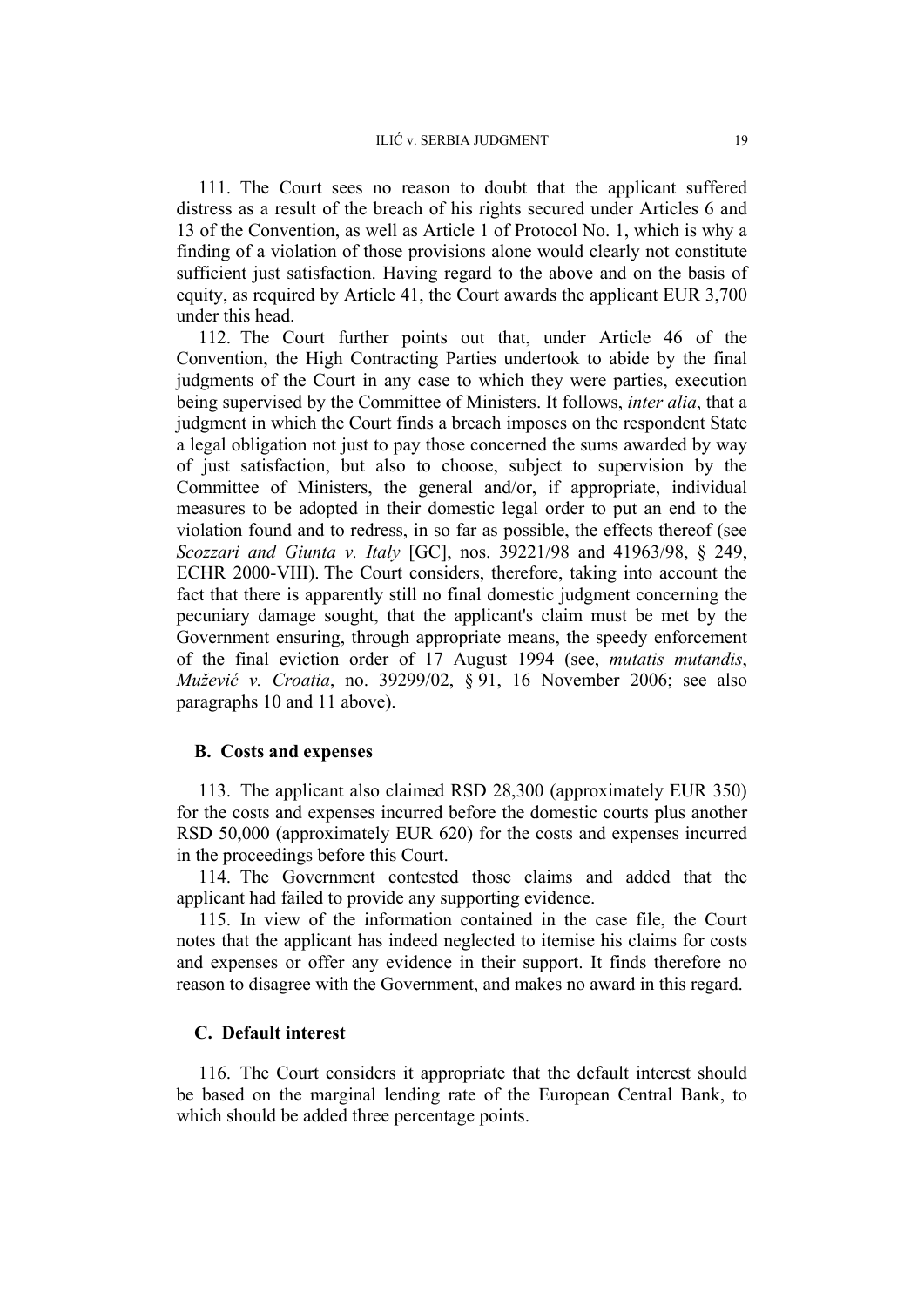# FOR THESE REASONS, THE COURT UNANIMOUSLY

- 1. *Declares* the complaints under Article 1 of Protocol No. 1 and Article 6 § 1 of the Convention (the length of the civil suit for damages and the non-enforcement of the final eviction order), as well as the related complaint under Article 13 of the Convention taken together with Article 6 § 1 and Article 1 of Protocol No. 1, admissible and the remainder of the application inadmissible;
- 2. *Holds* that there has been a violation of Article 1 of Protocol No. 1;
- 3. *Holds* that there has been a violation of Article 6 § 1 of the Convention as regards the length of the civil suit for damages;
- 4. *Holds* that there has been a violation of Article 13 of the Convention, taken together with Article 6  $\S$  1, as regards the absence of an effective domestic remedy for procedural delay;
- 5. *Holds* that it is not necessary to examine separately the complaint under Article 6 of the Convention, as regards the non-enforcement of the final eviction order, as well as the related complaint under Article 13 of the Convention taken together with Article 1 of Protocol No. 1;
- 6. *Holds*

(a) that the respondent State shall ensure, by appropriate means, within three months from the date on which the judgment becomes final, in accordance with Article 44 § 2 of the Convention, the enforcement of the decision adopted by the Housing Department of the Municipality of Palilula on 17 August 1994;

(b) that the respondent State is to pay the applicant, within the same three month period, EUR 3,700 (three thousand seven hundred euros) in respect of non-pecuniary damage, which sum is to be converted into the national currency of the respondent State at the rate applicable on the date of settlement, plus any tax that may be chargeable;

(c) that from the expiry of the above-mentioned three months until settlement simple interest shall be payable on the above amount at a rate equal to the marginal lending rate of the European Central Bank during the default period plus three percentage points;

7. *Dismisses* the remainder of the applicant's claim for just satisfaction.